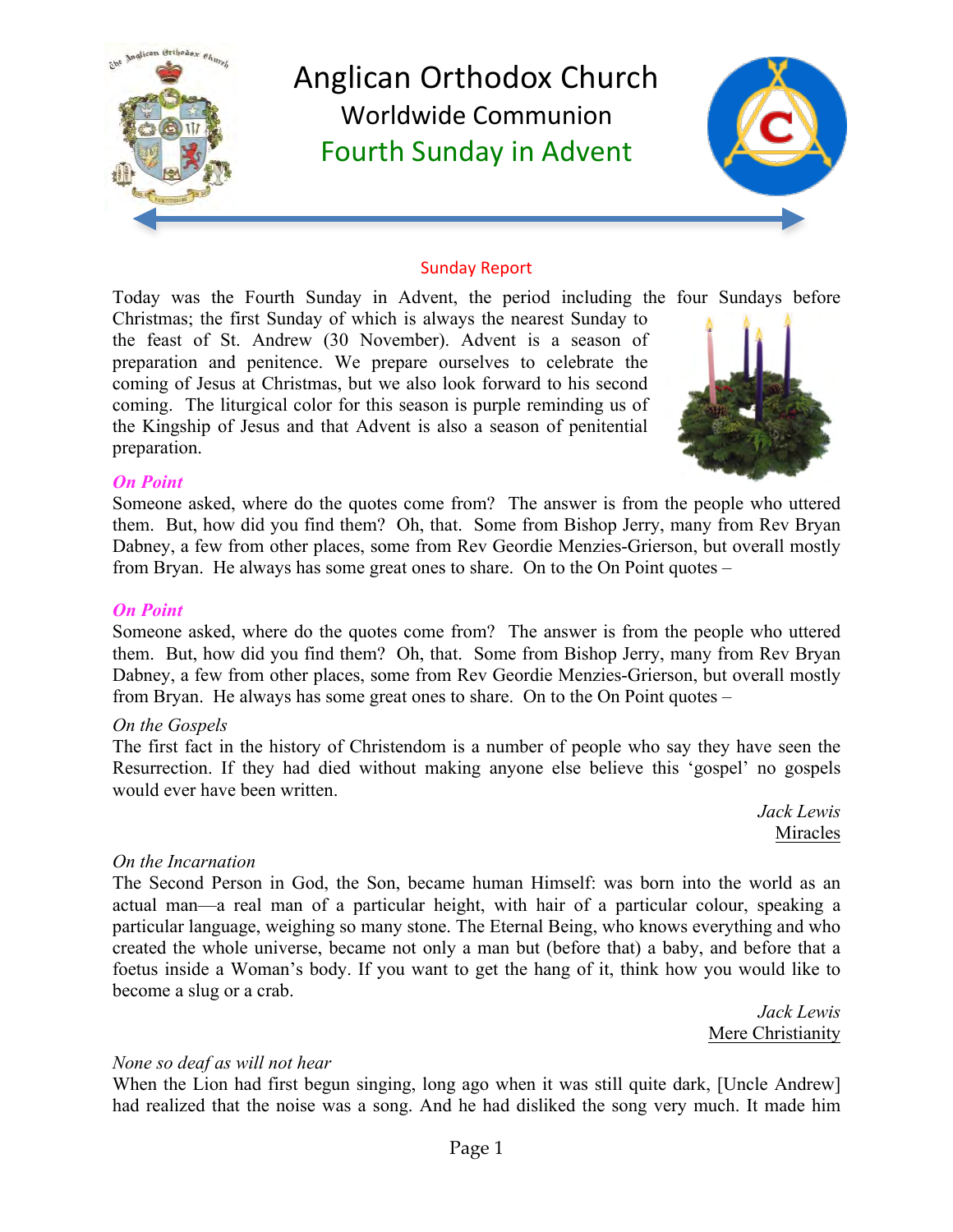Page 2

think and feel things he did not want to think and feel. Then, when the sun rose and he saw that the singer was a lion ("only a lion," as he said to himself) he tried his hardest to make believe that it wasn't singing and never had been singing—only roaring as any lion might in a zoo in our own world. "Of course it can't really have been singing," he thought, "I must have imagined it. I've been letting my nerves get out of order. Who ever heard of a lion singing?" And the longer and more beautifully the Lion sang, the harder Uncle Andrew tried to make himself believe that he could hear nothing but roaring. Now the trouble about trying to make yourself stupider than you really are is that you very often succeed. Uncle Andrew did. He soon did hear nothing but roaring in Aslan's song. Soon he couldn't have heard anything else even if he had wanted to. And when at last the Lion spoke and said, "Narnia, awake," he didn't hear any words: he heard only a snarl. And when the Beasts spoke in answer, he heard only barkings, growlings, baying, and howlings.

*Jack Lewis* The Magician's Nephew

Take my yoke upon you, and learn of me; for I am meek and lowly in heart: and ye shall find rest unto your souls.

*St. Matthew 11:29*

Get thee behind me, Satan: for thou savourest not the things that be of God, but the things that be of men.

*St. Mark 8:33*

We ought to be diligent Bible-readers because the Word of God is the sword of the Spirit. We shall never fight a good fight if we do not use it as our principal weapon. It may well be feared that there is not enough Bible-reading amongst us. It is not enough to have the book. We must actually read it and pray over it ourselves. It will do us no good if it only lies still in our houses. Knowledge of the Bible can only be got by hard, regular, daily, attentive wakeful reading. Memorized Scripture is a stronghold against sin in the hands of the Spirit.

*JC Ryle*

19<sup>th</sup> century Anglican bishop and author

Democracy means simply the bludgeoning of the people by the people for the people.

*Oscar Wilde* 19<sup>th</sup> century English writer

Americans in flyover country have long sensed that the politicians they elect are not the politicians who end up inhabiting the District of Criminals. And they have long sensed that the system is rigged against them and in favor of the establishment and crony corporations. Though they have sensed it, for the most part they still have played along in the hope that, somehow, something will change. But politics is nothing but an absurd theater. It's a parlor trick. It's sleight of hand. The two-party system is not Democrats versus Republicans. It's government versus the people...

> *Bob Livingston* 20<sup>th</sup> and 21<sup>st</sup> century American commentator and editor Personal Liberty Digest

#### *Propers*

Each Sunday there are Propers: special prayers and readings from the Bible. There is a Collect for the Day; that is a single thought prayer, most written either before the refounding of the Church of England in the 1540s or written by Bishop Thomas Cranmer, the first Archbishop of Canterbury after the re-founding.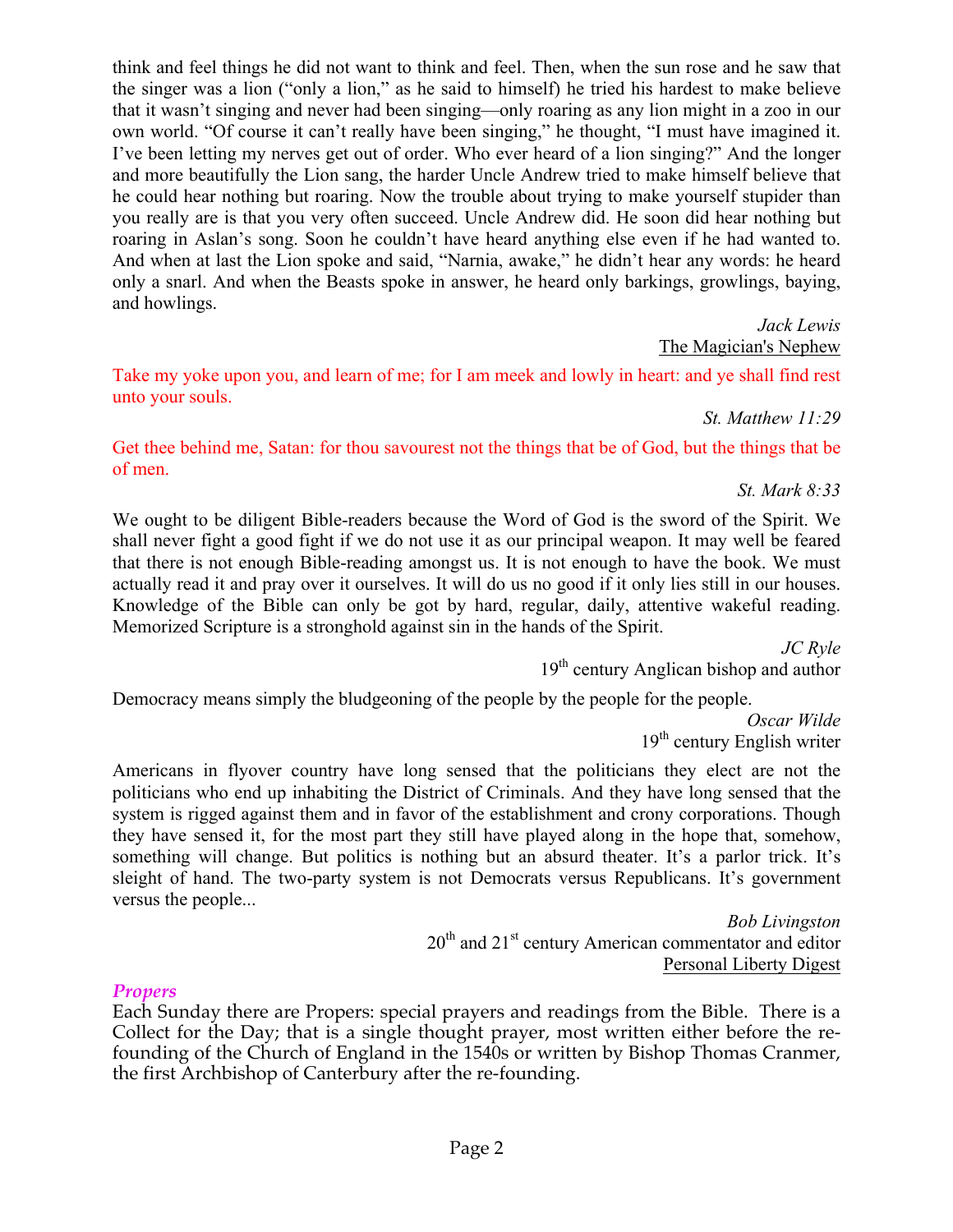The Collect for the Day is to be read on Sunday and during Morning and Evening Prayer until the next Sunday. The Epistle is normally a reading from one of the various Epistles, or letters, in the New Testament. The Gospel is a reading from one of the Holy Gospels, Matthew, Mark, Luke and John. The Collect is said by the minister as a prayer, the Epistle can be read by either a designated reader (as we do in our church) or by one of the ministers and the Holy Gospel, which during the service in our church is read by an ordained minister.

The propers are the same each year, except if a Red Letter Feast, that is one with propers in the prayerbook, falls on a Sunday, then those propers are to be read instead, except in a White Season, where it is put off. Red Letter Feasts, so called because in the Altar Prayerbooks the titles are in red, are special days. Most of the Red Letter Feasts are dedicated to early saints instrumental in the development of the church, others to special events. Some days are particularly special and the Collect for that day is to be used for an octave (eight days) or an entire season, like Advent or Lent.

The Propers are found on Page 95-96, with the Collect first:

# The Fourth Sunday in Advent *The Collect.*

LORD, raise up, we pray thee, thy power, and come among us, and with great might succour us; that whereas, through our sins and wickedness, we are sore let and hindered in running the race that is set before us, thy bountiful grace and mercy may speedily help and deliver us; through Jesus Christ our Lord, to whom, with thee and the Holy Ghost, be honour and glory, world without end. *Amen.* **O**

The Collect for the First Sunday in Advent is on Page 90:

# The First Sunday in Advent *The Collect.*

**LMIGHTY** God, give us grace that we may cast away the works of darkness, and put upon **ALMIGHTY** God, give us grace that we may cast away the works of darkness, and put upon us the armour of light, now in the time of this mortal life, in which thy Son Jesus Christ came to visit us in great humility; that in the last day, when he shall come again in his glorious majesty to judge both the quick and the dead, we may rise to the life immortal, through him who liveth and reigneth with thee and the Holy Ghost, now and ever. *Amen*.

¶ This Collect is to be repeated every day, after the other Collects in Advent, until Christmas Day.

The Epistle for today came from Paul's first letter to the Philippians, starting at the Fourth Verse of the Fourth Chapter.

Paul calls on us to "Rejoice in the Lord alway: and again I say, Rejoice." We are to lead the world to Christ by example, to "Let (y) our moderation be known unto all men." In this Advent season, as always, "The Lord is at hand." We are to worry about nothing, "but in every thing by prayer and supplication with thanksgiving let your requests be made known unto God." Be joyful in all things, not for all things. And in the words we find at the end of the Holy Communion Service, may "the peace of God, which passeth all understanding, shall keep your hearts and minds through Christ Jesus." Or to quote another, "Trust in God and Dread Naught."

**EJOICE** in the Lord alway: and again I say, Rejoice. Let your moderation be known unto all men. The Lord is at hand. Be careful for nothing; but in every thing by prayer and supplication with thanksgiving let your requests be made known unto God. And the peace of God, which passeth all understanding, shall keep your hearts and minds through Christ Jesus. R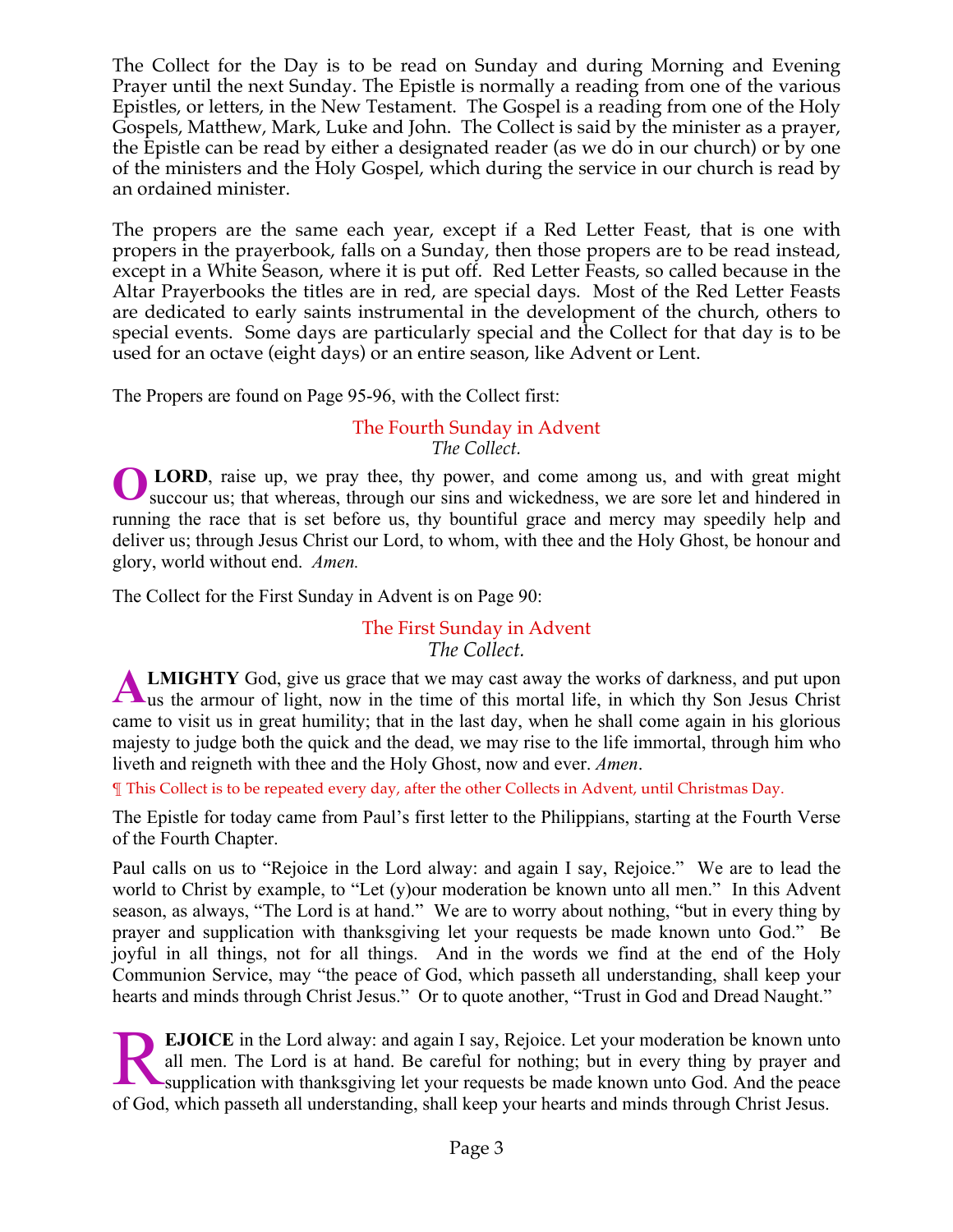Today's Holy Gospel came from the Gospel according to Saint John, the First Chapter, beginning at the Nineteenth Verse. When they heard rumor of John the Baptist, Jews wondering if this might be the Messiah, sent priests and Levites from Jerusalem to ask him, "Who art thou?" John told them, "I am not the Christ." Then, they cast about for who he might be, "Art thou Elias?"

Confounded, they asked, "Who art thou? that we may give an answer to them that sent us. What sayest thou of thyself?" He said, "I am the voice of one crying in the wilderness, Make straight the way of the Lord, as said the prophet Esaias." The Pharisees people were somewhat confused and asked, "Why baptizest thou then, if thou be not that Christ, nor Elias, neither that prophet?" John answered them, saying, I baptize with water: but there standeth one among you, whom ye know not; he it is, who coming after me is preferred before me, whose shoe's latchet I am not worthy to unloose."

Interestingly, the same theme is found over and over, as is oft the case with truth. There are those among us who just plain will not see. For, there are none so deaf as those who will not hear and none so blind as those who will not see.

**HIS** is the record of John, when the Jews sent priests and Levites from Jerusalem to ask him, Who art thou? And he confessed, and denied not; but confessed, I am not the Christ. And they asked him, What then? Art thou Elias? And he saith, I am not. Art thou that prophet? And he answered, No. Then said they unto him, Who art thou? that we may give an answer to them that sent us. What sayest thou of thyself? He said, I am the voice of one crying in the wilderness, Make straight the way of the Lord, as said the prophet Esaias. And they which were sent were of the Pharisees. And they asked him, and said unto him, Why baptizest thou then, if thou be not that Christ, nor Elias, neither that prophet? John answered them, saying, I baptize with water: but there standeth one among you, whom ye know not; he it is, who coming after me is preferred before me, whose shoe's latchet I am not worthy to unloose. These things were done in Bethabara beyond Jordan, where John was baptizing. T

# *Sermon - Rev Jack Arnold*

# *Church of the Faithful Centurion - Descanso, California*

Today's sermon brought the Collect, Epistle and Gospel together and is partly contained in the forewords above.

### The Fourth Sunday in Advent *The Collect.*

**LORD**, raise up, we pray thee, thy power, and come among us, and with great might succour us; that whereas, through our sins and wickedness, we are sore let and hindered in running the race that is set before us, thy bountiful grace and mercy may speedily help and deliver us; through Jesus Christ our Lord, to whom, with thee and the Holy Ghost, be honour and glory, world without end. *Amen.* **O**



The Collect for the First Sunday in Advent is on Page 90:

# The First Sunday in Advent *The Collect.*

**LMIGHTY** God, give us grace that we may cast away the works of darkness, and put upon **ALMIGHTY** God, give us grace that we may cast away the works of darkness, and put upon us the armour of light, now in the time of this mortal life, in which thy Son Jesus Christ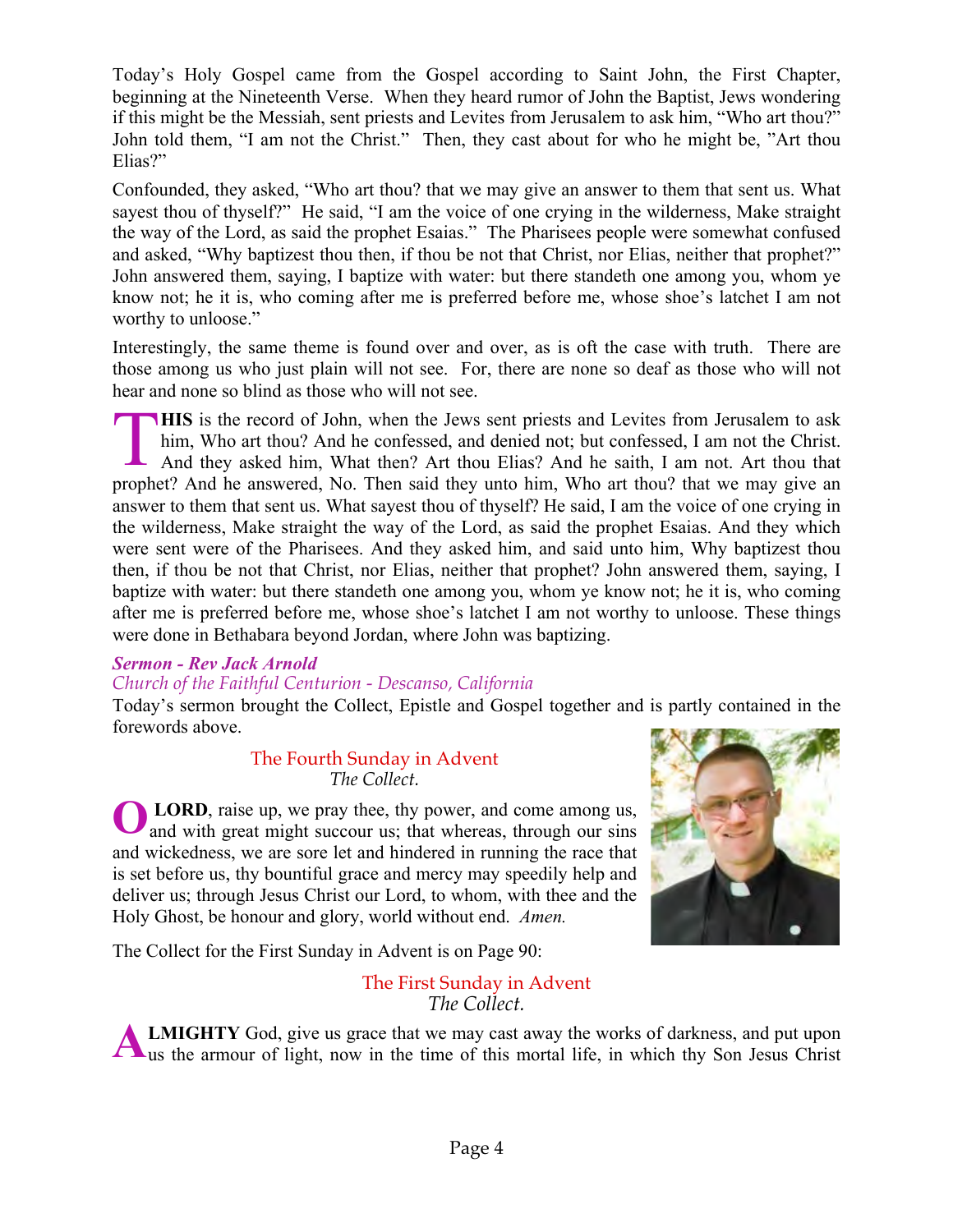came to visit us in great humility; that in the last day, when he shall come again in his glorious majesty to judge both the quick and the dead, we may rise to the life immortal, through him who liveth and reigneth with thee and the Holy Ghost, now and ever. Amen.

¶ This Collect is to be repeated every day, after the other Collects in Advent, until Christmas Day.

As is oft the case, today's propers all tie together to reinforce a point and build our understanding of what God wants and expects from each of us. The Collect asks for God's help for us to accept His Help and do it His Way. Because our sins do in fact hinder us from running the race that is set before us, that is to make it through the trials of this world and life and onto eternal life with our Lord. That is a thought that permeates or at least should permeate our entire lives. It is oft supposed Christians are dour souls, with no sense of happiness or humor. Perhaps this thought comes from those who have heard what the Bible says, filtered through some odd prism, but have never actually read it. Reading the Bible as a whole proves this often popular train of thought to be patently false. That may have been the way the Puritans thought, but then again, the Puritans were not holding to the consistent truth of the Bible. After all God commands us to make a "joyful" noise unto the Lord! Not, a dour, grumbling and solemn noise, but an exceedingly JOYFUL noise unto the Lord! There is nothing in the Bible that says you cannot have fun whilst worshipping our Lord, in fact that is the preferred way to worship Him! If we enjoy worshipping the Lord, then we are most apt to do more of our best to follow Him, if we are enjoying ourselves whilst doing so!

After all, the one said to be the most dour of all, Paul, tells us to be happy. In his Epistle he mentioned rejoicing in the Lord always. Not just happy, but to REJOICE. REJOICE in the Lord ALWAYS and AGAIN I say REJOICE! How much more fun can you have? At the same time though Paul cautions us to be moderate in everything we do, no excesses, an even keel. Work hard, but maintain a time and space for our family, honor our country, and above all honor God. Maintain an even balance between work and play so to speak and moderation in both areas. He goes on to tell us if we think we need something, simply ask God for it! Speaking of God, John recounts John the Baptist's role in preparing the way for Jesus. The Pharisees just had trouble with the simplicity of his message. They were looking for something more complex, less straightforward, something more like themselves.

They were not willing to accept the change in the status quo that the New Testament would break their role in finding ways around the commandments Jesus gave, as there is no way around the two commandments, namely of loving God with all our heart, soul and mind, and loving our neighbors as ourselves! Without those, we are just pitiful, weak, sinful beings! But, if we embrace those commandments, we start to shed our old man image, and put on a newer, shinier and better image. We then become, Man 2.0, quite the upgrade from the first version!

The Pharisees were a case of no play, all work and led a rather unbalanced life. The opposite of what Saint Paul suggests we do. They neither held to rejoicing in the Lord always, nor did they hold to moderation in all things. We are told to balance ourselves with play besides work, to make us into a happier people who will rejoice in God's commandments and will do His Work without complaint. We will be happier in the end if we do it His Way instead of our way as we are so wont to do, which is in our nature. The whole of Scriptures is about us fighting against our nature so we will be closer to what God intended us to be; a happy and holy people, living together in harmony. This goes back to what the collect says, we ask He would come into our hearts and help us to work towards that harmony, to help us run the great race set before us.

If the world would do what God asked, our lives would be so much better, we would all be living together in happiness. Peace on earth will not be possible until the world accepts Him into their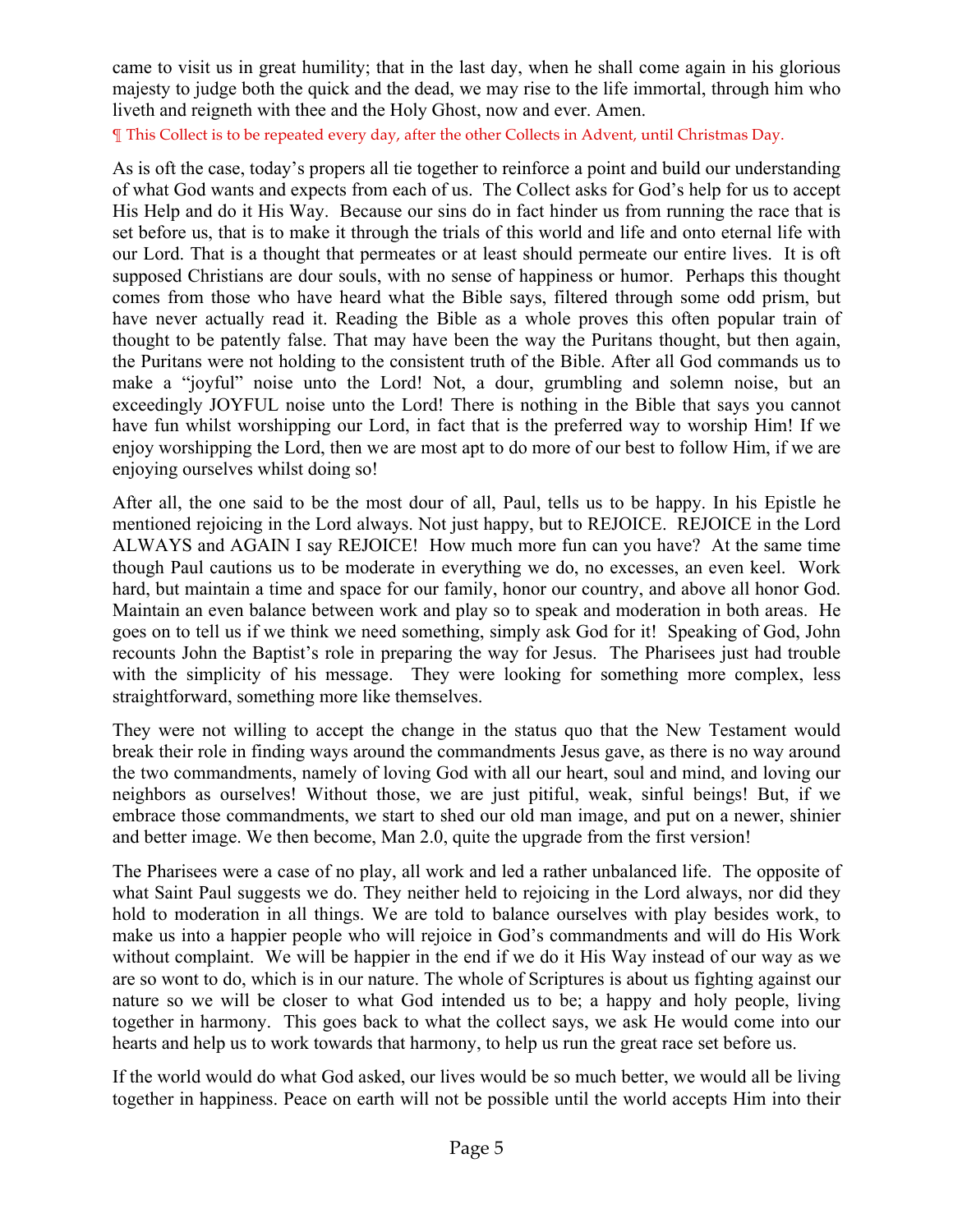hearts. This is the perfect season for those who haven't yet, to accept Him, to acknowledge Him at His first true appearance amongst us, at His Birth. Up until the end of our time here on earth, there is always time to accept Him, but do not wait until it is too late to do so! People can accept Him any at any time, but sooner rather than later is preferable. It is better to accept Him right away rather than wait until it is too late. That is why we much keep spreading and preaching the Gospel to all peoples and nations to fulfill the Great Commission.

Jesus also tells us to put our trust in the Lord, then not to worry. He knows how counterproductive, indeed how destructive worry can be in our lives. We know it not only cannot, but will not do good, we know it will only hurt our cause; yet we do it. Is this not a proof positive of how much we need His Help? How hard is it to Trust in God and Dread Naught? Very! Extremely difficult as a matter of fact. Worry can be a really powerful negative emotion. But we need to fight this emotion as nothing good comes from excessive worrying. The best cure to worry is to pray for God for guidance and to act upon that guidance. Even though it is very hard to trust somebody you can't see physically, you must trust your spiritual sense and follow Him anyway! Knowing you will see Him physically one day is one of our great rewards. This greatly eases at least my worries and should ease yours as well. There is always going to be a great evil in this day and age and we do not need to add to our existing problems by worrying. Worrying solves nothing and simply creates more problems for you. It is an activity we need to do our best to stop doing.

When Saint John is recording the actions of John the Baptist, he tells us that when the Jews sent priests and Levites from Jerusalem to ask him, *Who art thou?* They got an answer they neither expected nor really understood, he said, *I am the voice of one crying in the wilderness, Make straight the way of the Lord, as said the prophet Esaias* … *I baptize with water: but there standeth one among you, whom ye know not; he it is, who coming after me is preferred before me, whose shoe's latchet I am not worthy to unloose.* They had no clue what he was talking about. All they could see was what they expected, a king of this world. Yet, John the Baptist knew that the kingdom was not of this world, for the King was no of this World, but the Eternal King of Eternity. John the Baptist later says *He must increase, but I must decrease.* (John 3:30) This is true of us, also. We must let Jesus permeate us and become the dominant force in us. But, it does not happen in the *twinkling of the eye*. Jack Lewis tells us, *We are doing well enough if the slow process of being more in Christ and less in ourselves has made a decent beginning in a long life (it will be completed only in the next world)*. Jack Lewis suggest you try his plan; *I pray 'Lord, show me just so much (neither more nor less) about myself as I need for doing thy will now.'*

The world is extremely complex; it is full of problems, temptations and difficulties. It is full of obstacles for us, yet all Christianity offers is a few simple solutions. We often hear there are no simple answers to complex questions. Actually, that is not true. There are simple answers to complex problems, they are the only ones which can and will work. The problem is they are not the answers people want. Most people do not want to know what they are supposed to do, lest they have to do it. They want to be told what they want to do is at least okay, even though it is clearly not okay. But we need to know what we are doing is the actual "Okay." thing, and not what Joe on the corner claims is Okay. To do that, we have to read the Scriptures and listen to what God says is Okay, because He really does know the best in this matter for us.

Once again, when you think about being a Christian, think a bit about these quotes from GK Chesterton: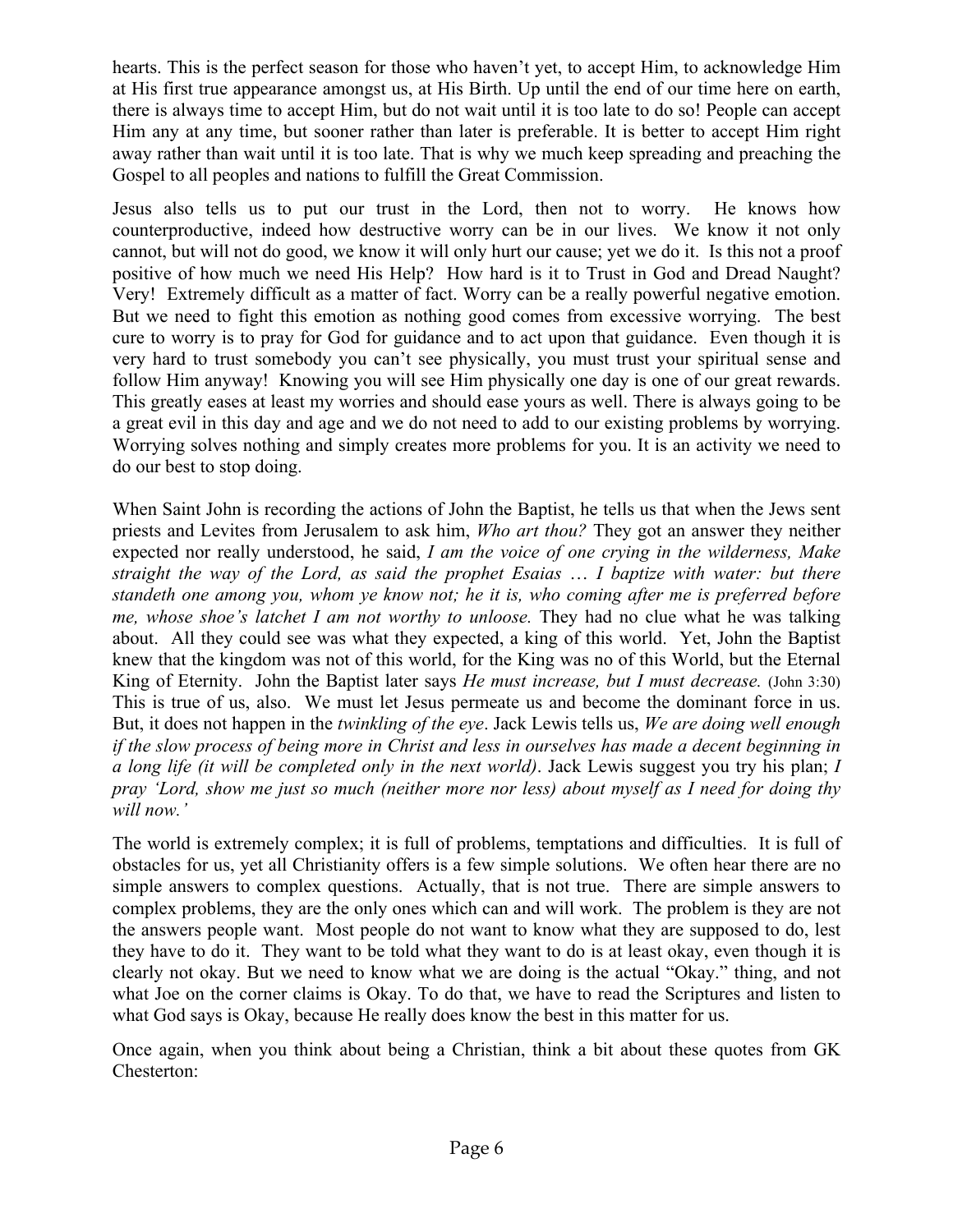- Christianity has not been tried and found wanting; it has been found difficult and not tried.
- The word *good* has many meanings. For example, if a man were to shoot his grandmother at a range of five hundred yards, I should call him a good shot, but not necessarily a good man.
- The Bible tells us to love our neighbors, and also to love our enemies; probably because generally they are the same people.
- Tolerance is the virtue of the man without convictions.
- A dead thing can go with the stream, but only a living thing can go against it.

G. K. Chesterton (1874-1936)

We are called to a new and different life, we ask the Lord to both lead us and follow us, to keep us always. Our goal is to *do* the Lord's will, not to *avoid* 613 laws. To do what is right and be humble.

Heaven is at the end of an uphill trail. The easy downhill trail does not lead to the summit.

The time is now, not tomorrow. The time has come, indeed. How will you ACT?

It is by our actions we are known.

# **Be of God - Live of God - Act of God**

#### *Roy Morales-Kuhn, Bishop and Pastor - St. Paul's Anglican Church - Anglican Orthodox Church*

Bishop Roy is pastor of the biggest AOC parish West of the Mississippi and is in charge of the Diocese of the Epiphany.

# **Fourth Sunday in Advent**

*Emanuel, the King 20 December 2015* Jeremiah 33:7-16 • Philippians 4:4-7 • John 1:19-28

#### The Fourth Sunday in Advent *The Collect.*

**LORD**, raise up, we pray thee, thy power, and come among us, and with great might succour us; that whereas, through our sins and wickedness, we are sore let and hindered in running the race that is set before us, thy bountiful grace and mercy may **O**



speedily help and deliver us; through Jesus Christ our Lord, to whom, with thee and the Holy Ghost, be honour and glory, world without end. *Amen.*

The Collect for the First Sunday in Advent is on Page 90:

The First Sunday in Advent *The Collect.*

**LMIGHTY** God, give us grace that we may cast away the works of darkness, and put upon us the armour of light, now in the time of this mortal life, in which thy Son Jesus Christ came to visit us in great humility; that in the last day, when he shall come again in his glorious majesty to judge both the quick and the dead, we may rise to the life immortal, through him who **A**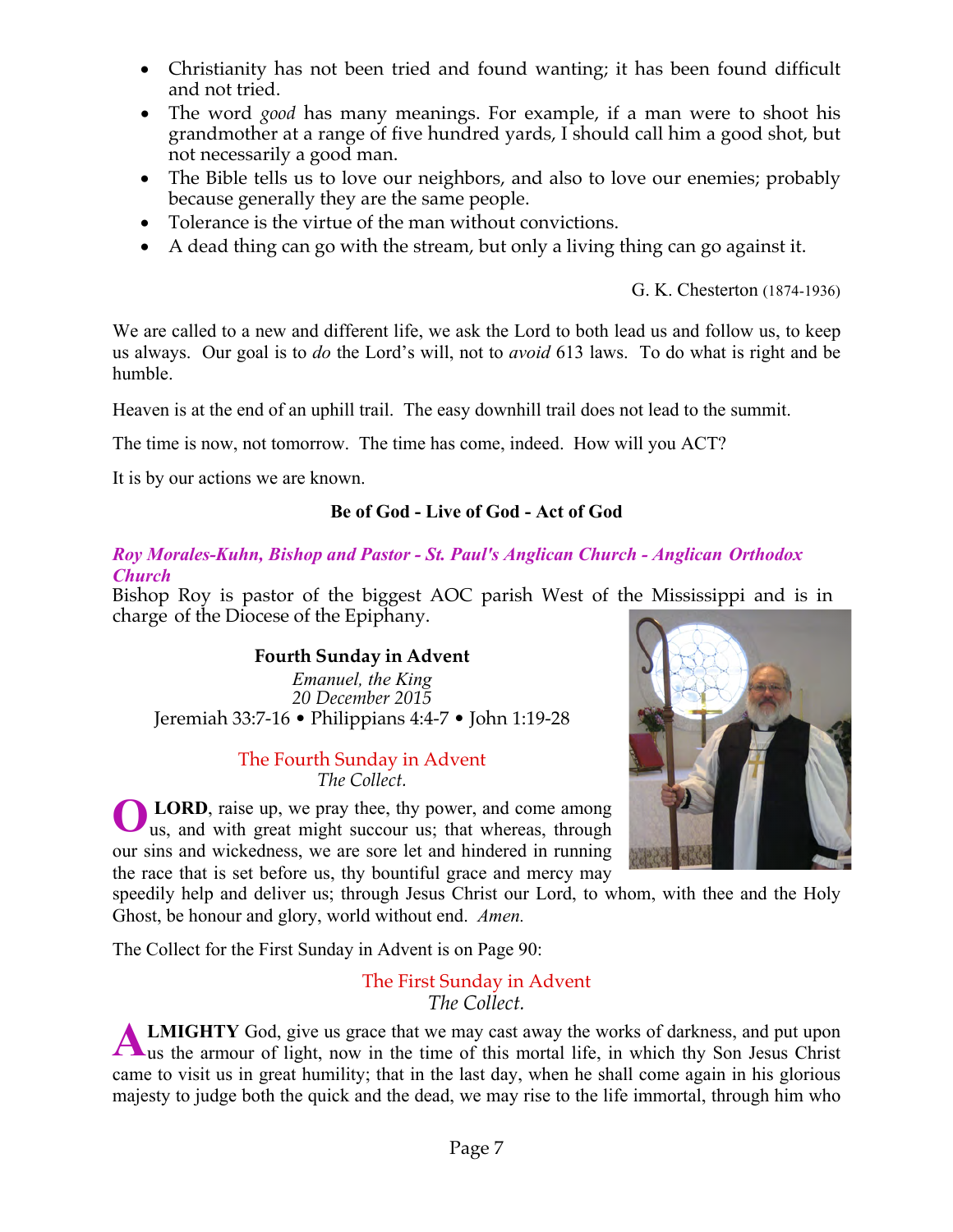liveth and reigneth with thee and the Holy Ghost, now and ever. Amen.

¶ This Collect is to be repeated every day, after the other Collects in Advent, until Christmas Day.

#### *Jeremiah 33:7-16*

**ND** I will cause the captivity of Judah and the captivity of Israel to return, and will  $\mathbf{A}^{\text{ND I} \text{ will cause the captiv}}$ 

8 And I will cleanse them from all their iniquity, whereby they have sinned against me; and I will pardon all their iniquities, whereby they have sinned, and whereby they have transgressed against me.

9 And it shall be to me a name of joy, a praise and an honour before all the nations of the earth, which shall hear all the good that I do unto them: and they shall fear and tremble for all the goodness and for all the prosperity that I procure unto it.

10 Thus saith the Lord; Again there shall be heard in this place, which ye say shall be desolate without man and without beast, even in the cities of Judah, and in the streets of Jerusalem, that are desolate, without man, and without inhabitant, and without beast,

11 The voice of joy, and the voice of gladness, the voice of the bridegroom, and the voice of the bride, the voice of them that shall say, Praise the Lord of hosts: for the Lord is good; for his mercy endureth for ever: and of them that shall bring the sacrifice of praise into the house of the Lord. For I will cause to return the captivity of the land, as at the first, saith the Lord.

12 Thus saith the Lord of hosts; Again in this place, which is desolate without man and without beast, and in all the cities thereof, shall be an habitation of shepherds causing their flocks to lie down.

13 In the cities of the mountains, in the cities of the vale, and in the cities of the south, and in the land of Benjamin, and in the places about Jerusalem, and in the cities of Judah, shall the flocks pass again under the hands of him that telleth them, saith the Lord.

14 Behold, the days come, saith the Lord, that I will perform that good thing which I have promised unto the house of Israel and to the house of Judah.

15 In those days, and at that time, will I cause the Branch of righteousness to grow up unto David; and he shall execute judgment and righteousness in the land.

16 In those days shall Judah be saved, and Jerusalem shall dwell safely: and this is the name wherewith she shall be called, The Lord our righteousness.

Today we observe the Fourth Sunday in Advent. In the first lesson, Jeremiah wrote about separate two times, once when Jerusalem was empty during the Babylonian captivity and then again about the second coming of the Lord Christ, our Savior. The desolation that was Jerusalem after the Babylonians came and took all the rulers, the wealthy, and the educated of Hebrew society, the city ceased to function. At a later time, it was restored. But there will come a time when Jerusalem will be laid bare again, either politically or economically or both, then Christ will restore the city for the last time.

The passage in Philippians is an admonition to us for the present. Be careful for nothing, but in everything by prayer and supplication with thanksgiving let your requests be made known unto God. And now the promise of the joy that escapes us many times ... *the peace of God, which passes all understanding, shall keep your hearts and minds through Christ Jesus*. Most especially at this time of the year we seek a little peace. There are so many things going on and things which need to be done and things that don't work and things that don't work out... We sometimes get so wrapped up in Christmas time we forget the Peace the baby Jesus will eventually spread around the world came at this time. Peace and quiet, peace and rest, peace and tranquility ....oh blessed peace.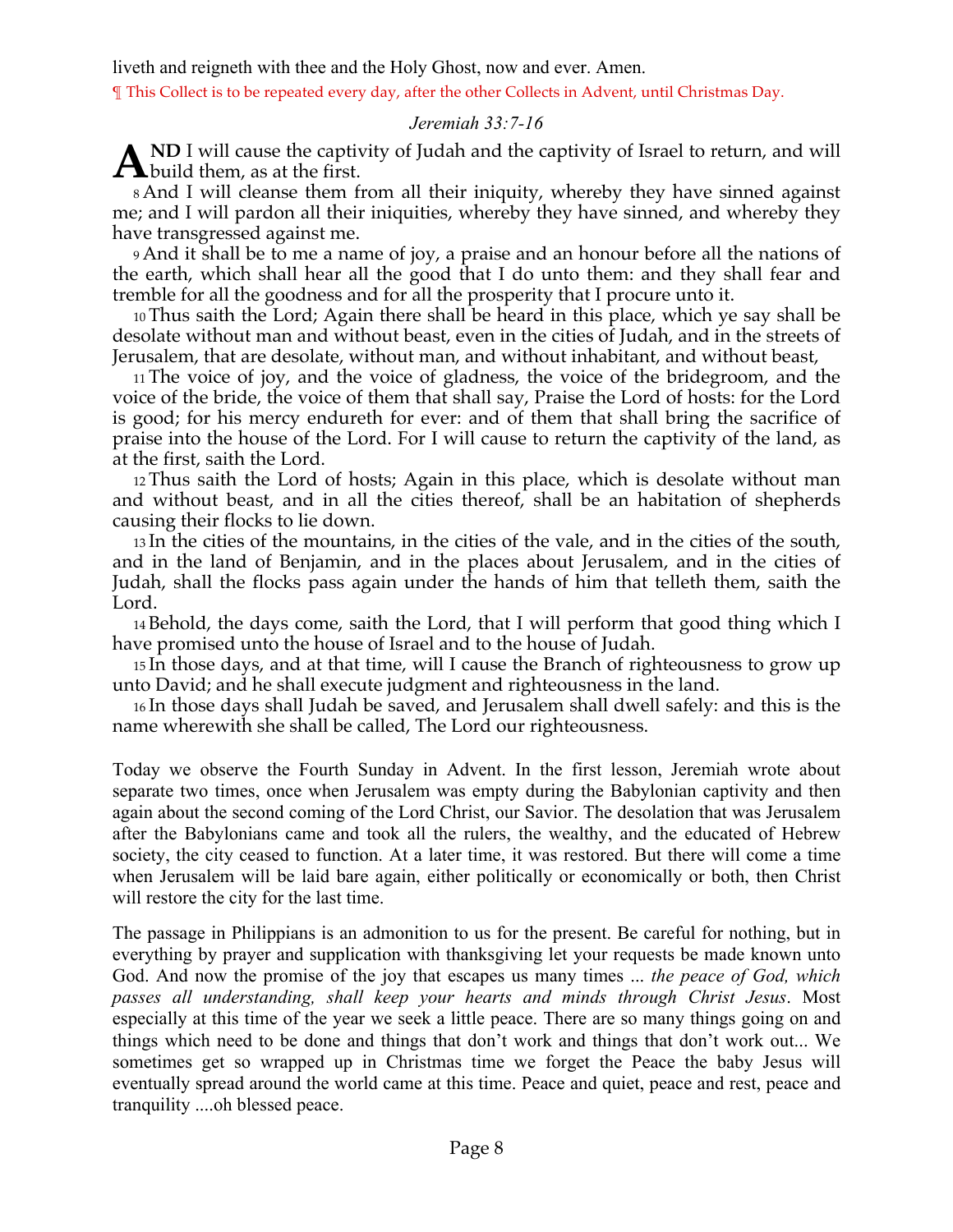Now let us look at the final reading for this the Fourth Sunday in Advent. The Gospel of John records the prophecy fulfilled through John the Baptizer, John who lived out in the wilderness, wearing coarse clothing, eating off the land, John who was short of response and yet spoke the Truth. When the religious folk were sent out by the more religious folk in Jerusalem to question John, he did not mince any words. They asked if he was the Christ, the coming One who would redeem his people. Who are you? They wanted to know if he was Elijah, No, he replied. Was he the Prophet? The one who would come before the Messiah? John finally answers them by using Scripture, he quotes the passage from Isaiah 40:3. *I am the voice of one crying in the wilderness, make straight the way of the Lord*. When presses further about his baptism, John again refers to a physical sign, an outward sign of something that happens inwardly. *I baptize with water, but one comes after me who really existed before me...*

Now as we take these three passages into account, let us remember Christ was prophesied to come as a baby, to come as a king, to come as a savior, to come as the high and mighty ruler of the world, the world he created. (John 1:1)

Let us pray,

**ORD** as we approach the commemoration of your first coming, the Nativity or birthday of **LORD** as we approach the commemoration of your first coming, the Nativity or birthday of Christ, let us be aware of those who would have us to remove Christ from every day life, to remove the saving knowledge from our society. Help us to be always vigilant of those who wish God out of existence, give us the words and deeds to show them that there is a better way, the way of the Lord, he and he alone can bring them peace and saving grace. Lord make us an instrument of your Word today. Now bring us to this new week, restored, renewed and ready to show the world that we do have the truth and that we want to share that truth with others. *Amen*



# *After Church Hospitality*

We would like some pictures of your after service gatherings. Come on! Help out!

*People in our Prayers* - http://faithfulcenturionprayerteam.blogspot.com/ **Why? Prayer is an extremely important activity.**

It is not that God knows not our needs, for He surely does. Yet, Jesus commanded us to ask God for those same needs. In addition to the obvious of asking God for help, offering thanksgiving and the like, prayer helps us focus our thoughts on how we might do God's work.

The Prayer Team of the Anglican Orthodox Church was established to help our members and fellow Christians pray for those in need and to give thanks as well for the blessings we have been granted.

#### **Who can be on the list? Do I have to be a member of the Anglican Orthodox Church to be prayed for?**

No! The only qualification to be on the list is that you want our prayer team to pray for you. We are Christians and are happy to pray for you, no matter who you are. If you want help from God, you are our kind of people.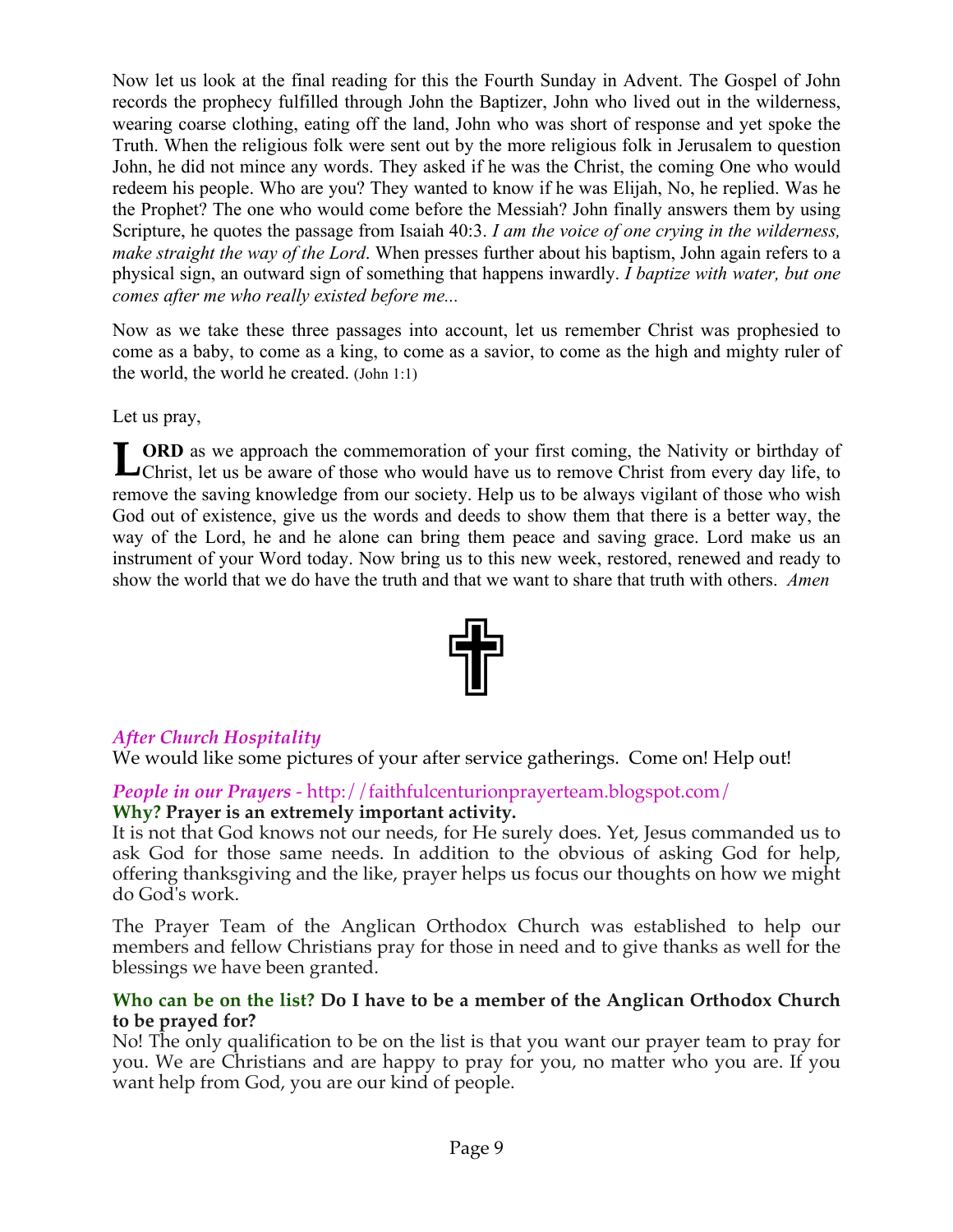### **What is the commitment from the prayer team?**

Each member of the team will pray for the desired outcome at last once per day.

### **How do I get myself or someone else on the prayer list?**

You can email one of the prayer team leaders: Jack - jack@faithfulcenturion.org or Dru dru@ faithfulcenturion.org, or call the office at (619) 659-3608 or fill out a prayer card at your church.

### **What should I ask for?**

Depends on what you want. Some people merely want God to be asked to heal their ills and be mentioned by their first name, others want a specific outcome and / or have more of their personal information known to the team. Ask for what you want. It is your desire and need for prayer the team is attempting to meet. For typical examples, see the list below.

### **Updating the Team**

If you are on our prayer list, or if you have submitted a person that you have asked us to pray for, please update one of the team members or Hap in person, by telephone or email. It helps to be able to pray specifically for these individuals including their specific needs; plus if they get better, it is nice to give thanks!

Please note that on the yellow (maybe green or orange if you get an old one) cards at church, you can ask that those to be prayed for have their names disseminated to the prayer team. Those names will be said in church and appear here. Or, you can ask that their names and purpose be kept confidential, then only Hap will know to pray for them.

#### *Prayer List Notice – If you have someone on the prayer list and their needs have changed, please let us know. We'd like to update our prayers to reflect the need and most important to give thanks!*

#### *Immediate Prayer Please*

- Nat who was rushed to the hospital with acute appendix and bowel involvement and will be in surgery in a few hours. Please pray for safe travel for his family who are driving a distance to be with him.
- *Ben* has had a stroke and lives far from his family. Please pray for trust in the Lord, strength and courage for Ben and guidance for those treating him.
- *Jessica and her unborn baby* are having neo-natal and diabetic issues brought on by her pregnancy. Jessica and her husband have three other children under eight. The doctors think they will soon be putting her to bed; pleaser pray all will go well for Jessica and her new unborn baby.
- *Victor Knowles* had a massive heart attack the morning of 7 August 2016, he made it to the hospital alive and is undergoing treatment. Pray for the doctors, nurses and technicians treating him to pay attention, to be open to God's guidance and do their very be Pray for trust in our Lord and peace of mind for Victor and his family.

#### *Travel*

*Bishop Jerry* is on travel this week to AOC Worldwide Headquarters in Statesville, NC.

*Ernie and Jordan Brown* are on travel this week from San Diego to Jordan's new duty station as a Marine recruiter in Iowa City, then on to holiday home visits.

# *Move*

*The Thomas Family* are concluding their second short tour in Okinawa. Please pray for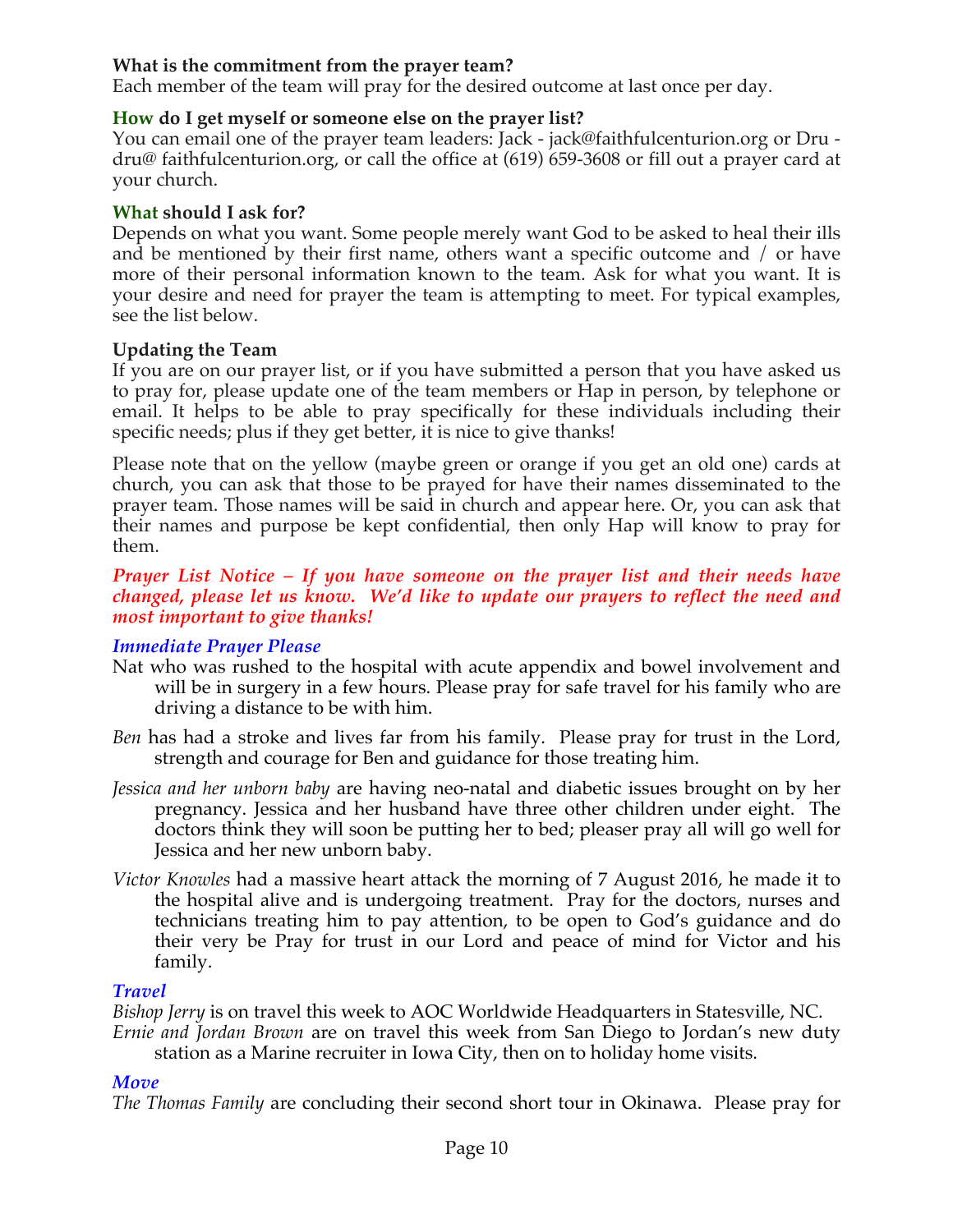their new assignment to go well for Kurt and for Mary and the kids to make new friends.

# *Birthdays*

*Aaron Gray* celebrated his 14<sup>th</sup> birthday on 17 November 2016.

# *Departed*

- *Ken* has lost his father who was a strong Christian for many years; plans are being made for the service, the family will appreciate your prayers for him and his family as they adjust, that he is now with his Lord in Heaven.
- *Arch Crittenden* passed away 30 November 2016, after a hard fought battle with Multiple Myeloma (cancer cells in bone marrow). Please give thanks for Arch's time here on earth and pray for trust in God, comfort and strength for his loving wife Kathy who of necessity remains behind and will feel the sorrow of the temporary separation sorely.
- *Lou* a retired Missionary in Croatia, Bosnia and Serbia for over 40 years lost a short battle with Pancreatic Cancer in October 2016. A memorial service is scheduled for the weekend of 10 December 2016 in New Hampshire. Please pray for the family, as they gather to celebrate Lou's life and his dedication to do work of our Lord. Pray for safe travel for all who will be attending the service.

*Nearing the end of their time here on earth*

- *Danny E.* a good friend of Bishop Roy, is nearing the end of his time here on earth, his nervous system is being attacked by a non-Parkinson disease which is causing his body to slowly decline. Since March 2016, he is no longer able to walk, his speech is very difficult to understand, he is under full-time care by his wife Linda who is a Registered Nurse. Danny and Linda would much appreciate your prayer for trust in the Lord and strength for Danny to pass from this world to home in a Christian manner and to enjoy what time he has here on earth.
- *Neal* has heart problems and is very weak, he also has COPD, kidney problems, his potassium is too high, he came back from the point of death. He is now home and permanently on oxygen. He is doing well, for that he and his family are grateful and ask your thanksgiving prayers. More importantly, please pray Neal will accept salvation through our Lord and Savior.
- *Paul* is in hospice and ready to meet His Lord. Please pray for Paul as he prepares to go home to be with his family who have gone before him. Pray for the faith of his family to build and the transition to be good.
- *Dot* is an elderly woman with liver cancer. Please pray for Dot as she prepares to go home to be with her family who have gone before her. Pray for the faith of her family to build and the transition to be good.
- *Mrs. Tiffany (90)* has chosen to refuse extraordinary care as it will not gain much earthly time. The Tiffanys have been together for a long, long, long time. Pray for Mrs. Tiffany and her husband as together they begin this Journey to be with their Lord.
- *Saundra* is in ICU with congestive heart failure after a heart operation. She is aged and frail. Saundra is near the end of her time here on earth. Please pray for comfort, understanding, strength and guidance for Saundra and her family who will of necessity remain behind. Pray for the love of God to stay foremost in their hearts.
- *Polly* is in hospice care with dementia and spinal stenosis. Please pray for her as she prepares to go home to be with her family who have gone before her. Pray for the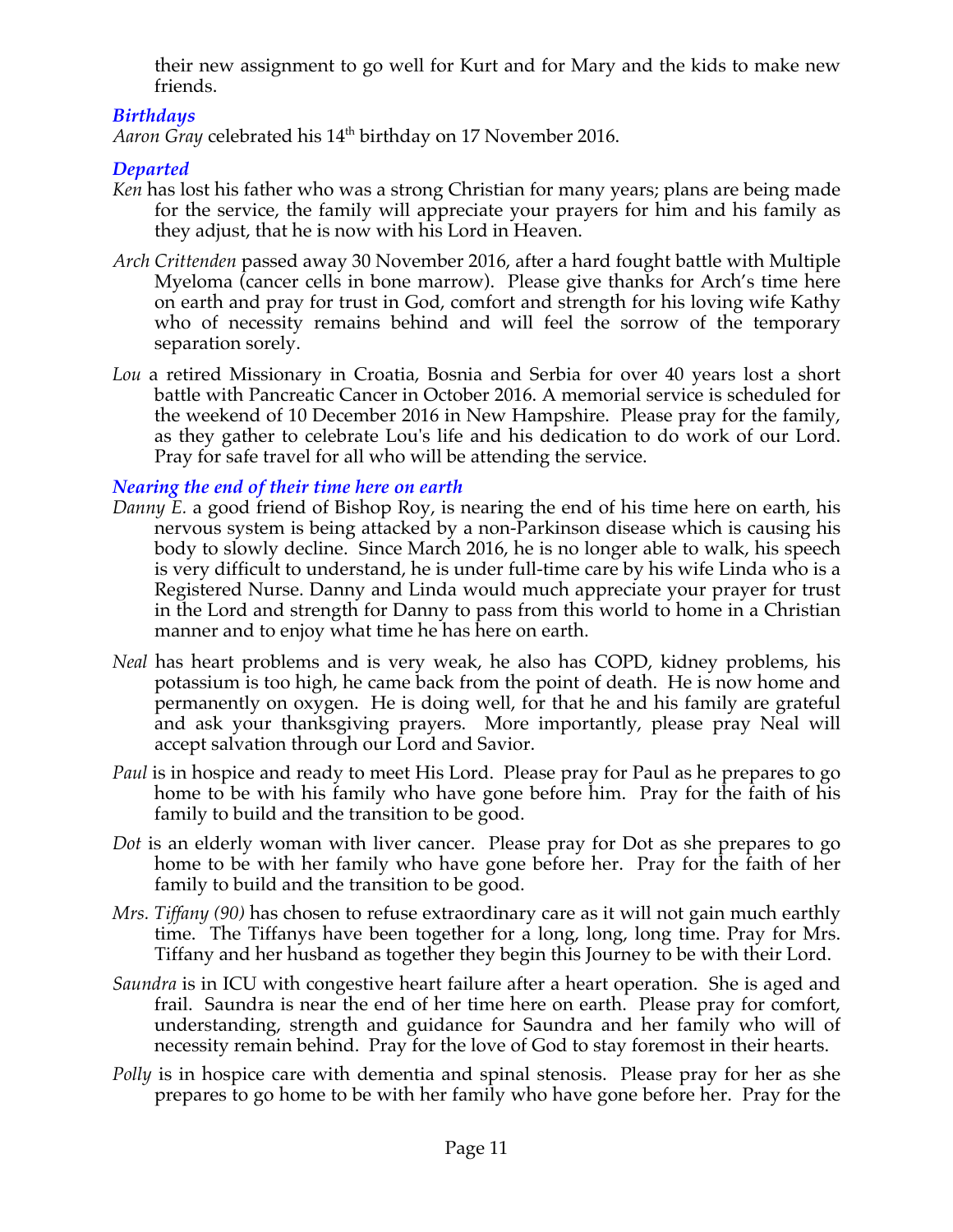faith of her family to build and the transition to be good.

# *In need of a miracle or understanding of God's Plan*

- *Krysti* is off life support and able to talk, please give thanks for the good news. She is still unable to feel her legs. When that comes back she will go to a rehabilitation facility. Krysti has used drugs, has high blood pressure, is diabetic and has organ failure. Her families are with her and will appreciate your prayers.
- *Pat* has metastatic osteosarcoma; there is little that can be done. Please pray for a miraculous remission; that Pat's remaining time here on earth might be good. Help Pat and family put their trust in the Lord and let Him carry their sadness, fear, worry and terror.
- *Amy* has been diagnosed with metastatic melanoma and has cancer all over her body, and in one of her kidneys which are no longer functioning. Amy and her family have asked for prayer to stop the growth and to aid the family financially with the medical bills. At present she has to have surgery every two months to place stents. Pray Jesus will be close to all.
- *Gemma Dillinger* has been treating for breast cancer for over a year now, after surgeries, radiation and chemotherapy, she is reaching the limit of her tolerance with no end in sight. Please pray for her to gain strength and ground on the cancer. Help her to continue with her faith in our Lord, she is not afraid to go home, but wants to make sure it is time. Pray she will be encouraged to not give up until it is her time to go and that her time here on earth with her family will be good.
- *Janet* has had a blood borne cancer for several years. Her faith in the Lord is great and she is ready to be with Him. Pray she will be encouraged to not give up until it is her time to go.
- *Holly* has had Colon Cancer, Breast Cancer and now it is in her spine. Please pray for guidance for the medical personnel treating Holly, for a miraculous remission; that Holly's remaining time here on earth might be good. Help Holly and her family put their trust in the Lord and let Him carry their sadness, fear, worry and terror. Pray for strength and courage for Holly.
- *Tim* was on a kidney transplant list and started dialysis and was taken off the transplant list for a heart problem that required stents, while putting in stents a leaking valve was found. A port was put in and something happened and it has to be redone. In several days he will have a valve replaced, after heart surgery and recover he will go back on the transplant liPlease remember him in prayer in the days and weeks ahead. Pray he will put his worry on God's shoulders so he might be at peace and re Pray for those treating him that they might pay attention and do their best.
- *Marilyn* has been diagnosed with non-operable pancreatic cancer. Please pray for a miraculous remission; that Marilyn's remaining time here on earth might be good. Help Marilyn and her family put their trust in the Lord and let Him carry their sadness, fear, worry and terror.
- *June* found she has a recurrence of colon cancer, which is now Stage Four, that is it has spread. Please pray for a miraculous remission; that June's remaining time here on earth might be good. Help June and her family put their trust in the Lord and let Him carry their sadness, fear, worry and terror.
- *Cindy* has been diagnosed with two aggressive malignant brain tumors. We have been praying for a miraculous remission; one shrank and the other disappeared; now the shrinking one has started to grow agian. Please pray for a miraculous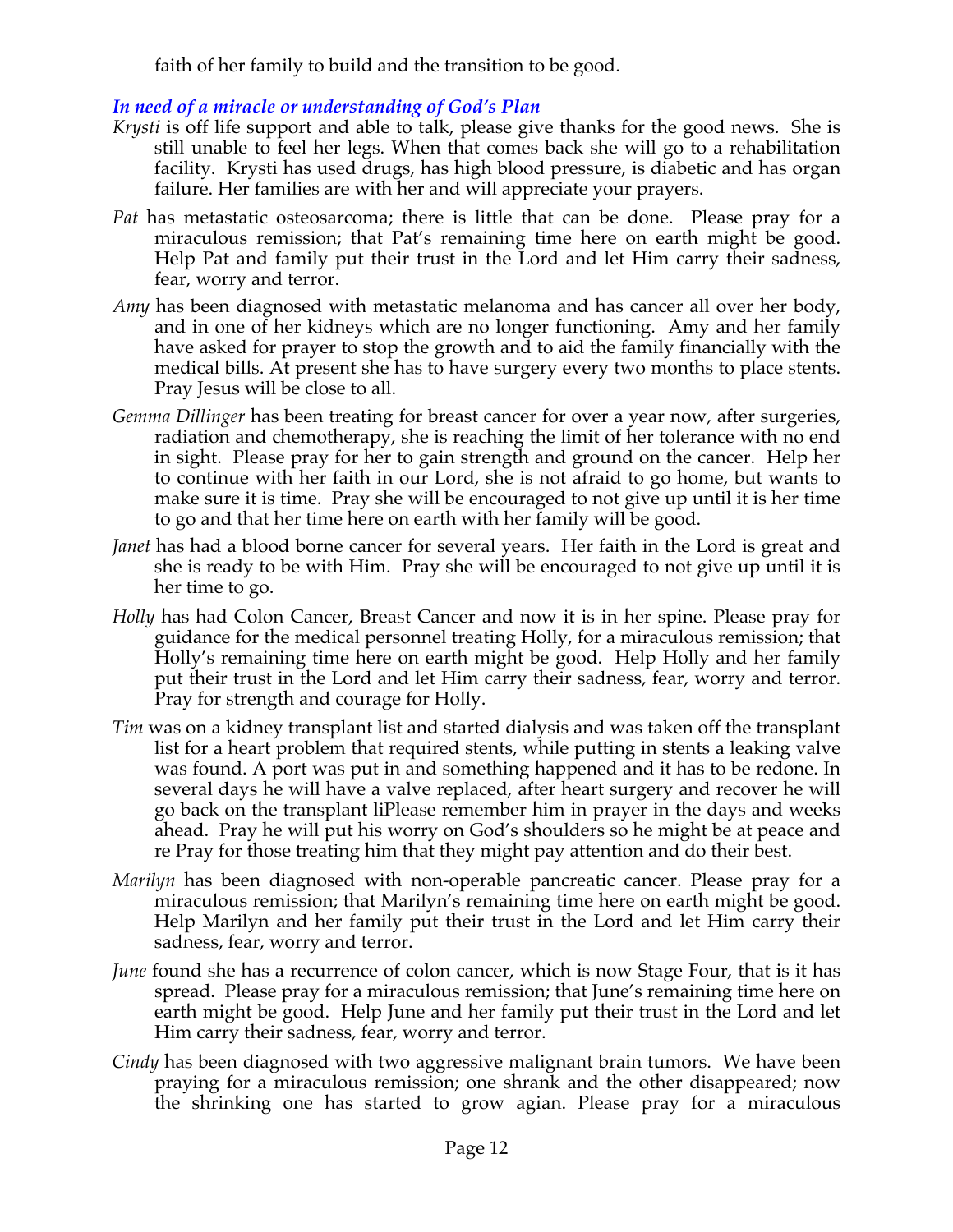remission; that Cindy's remaining time here on earth might be good. Help Cindy and and her family will continue to put their trust in the Lord and let Him carry their sadness, fear, worry and terror.

- *Leon McKay* suffered a stroke a few weeks back that has left him unable to speak and while undergoing evaluation the doctors also found he has a very aggressive cancer. Please pray for a miraculous remission; that Leon's remaining time here on earth might be good. Help Leon and his family put their trust in the Lord and let Him carry their worry.
- *Rev. Thomas Brooks* is not improving and being kept alive by artificial machines. Please pray for a miraculous recovery and if that not be God's Will, a rapid passing to home. Help Thomas' family put their trust in the Lord and let Him carry their worry
- *Ronnie* has kidney cancer that has spread and the surgeons are very concerned. Please pray the medical team to formulate a successful treatment plan and for a miraculous remission; that Ronnie's remaining time here on earth might be good. Help Ronnie and family put their trust in the Lord and let Him carry their worry.
- *Levi* was cancer free for 4 years and just discovered he has kidney cancer. Levi has a great deal of faith and said whether he is healed or God takes him home he will be fine. Please pray for the medical team to pay attention and to their best and for a good outcome. Pray also that Levi and family will be able to put their worry on God's shoulders. In particular, please pray for pain relief; Levi is 22 years old.
- *Ray Daley* is a member of the Royal Canadian Legion and served his country during the Korean War era. Ray is taking chemotherapy treatments for cancer. Meanwhile his son Trevor is in the hospital in a coma and seems to have lost the will to live.
- *Pat* has been under treatment for colon cancer for sometime. He has had major complications the last few days and your prayers will be appreciated by family and friends.
- *Dorothy* had pneumonia, on checking her lungs they found tumors which permeated the lung area. Further investigation found a primary site in the colon, with the lung being secondary. It would appear there is no viable treatment at this time. Please pray for a miraculous remission; that her remaining time here on earth might be good. Help Dorothy and her family put their trust in the Lord and let Him carry their worry.
- *Becky* has fourth stage metastasized lung cancer and is not doing well with chemotherapy treatments. Please pray for Becky and her husband as they are together during this difficult time in their lives.
- *Jane* has fourth stage cancer and is not doing well. Please pray for Jane and her family as they are together during this difficult time in their lives.
- *Colleen* has been battling pancreatic cancer over the last year and it has now spread to one of her lungs. Please keep her and her family in your prayers.
- *Christine* has cancer of the colon, which spread to her liver; she is receiving chemotherapy and is having difficulty eating. Please pray for the medical team treating her to pay attention and do their very best; pray also for confidence in our Lord for Christine and her family.
- *Todd* and *Kenny* have both been fighting osteocarcinoma for over five years and have been told their time here on earth is nearing its end, absent a miracle from God.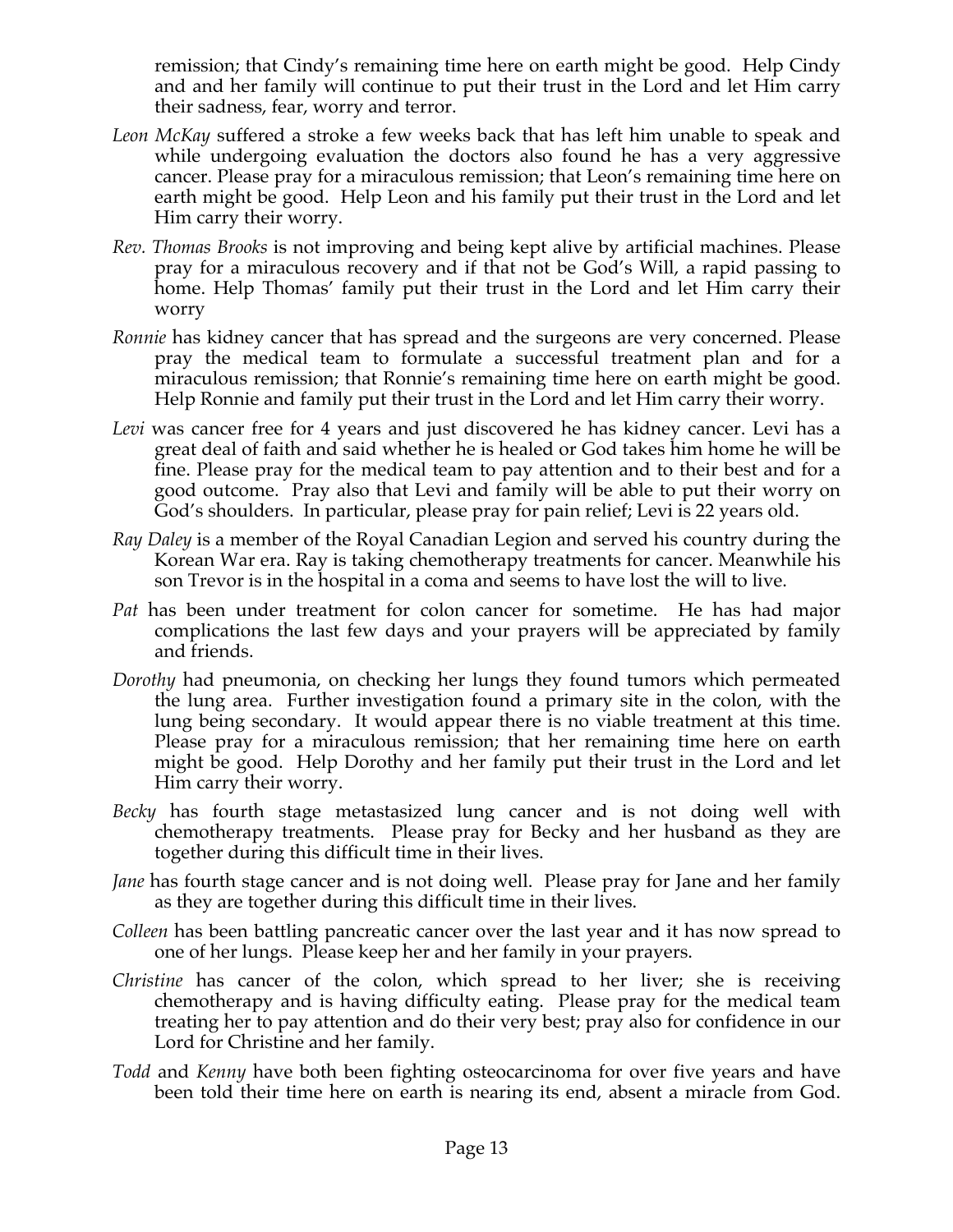Both are ready to go home and leave the pain, but would like to stay. Please pray for them and their families.

# *Homebound or Infirm*

- *Sarah* had to move to an Assisted Living Home and has found the adjustment very difficult. Please pray she will come to terms with the situation and that her Lord Jesus will be close to her.
- *Larry H* has general weakness as the result of extreme fatigue, he has reached a point where he cannot walk without assistance and is fairly naturally somewhat depressed. Please pray for help for Larry to put his trust in the Lord, relax and build strength and give Pastor Roy guidance on helping him.
- *Laurel Bessessen* (95) has begun to lose her mental abilities to recall people, places and things around her. Her family is no longer able to care for her at home and she is in a skilled care facility. She is the last of that family's generation. Please pray for the mental degradation to stop or for her to leave for home. Pray for her family who do their best to care for her, visiting every day; for her children Cookie, John and Bill, as well as the other members of the family.
- *Judith Clingwall* is afflicted with Multiple Sclerosis (MS). She is currently in Laurel Place, an extended care facility in Surrey, British Columbia. Judith's condition has worsened recently. Please pray for her to take an active part in her own life, for her strength, peace of mind, trust in God and remission of the disease so she might return home to her family. Pray also for strength for her husband Martin as he deals with all the problems and stress of Judith's situation.
- *John* has Alzheimer's, pray he will call on God to help him as he deals with this time in his life.
- *Steve,* brother in law of Paul Martin, appears to have early onset dementia. Steve had teenage children and is very concerned for them. Please pray for the disease to stall or abate and for peace of mind for Steve and his family.
- *James* is on oxygen all the time, this is bothersome to him and terrifying as well. Please pray for James to put his worry, his bother and his terror on the Lord. Pray for strength and guidance for James and his family. They suggest this verse, I am thine, save me, for I have sought thy precepts.
- *Joan* has had serious medical problems that have kept her confined. Please pray her health will remain stable.
- *Norma, Sara's mother* is in a state of deteriorating health, both physically and mentally, with both dementia and Alzheimer's. She is slowly drifting away, though she still recognizes Sara and prayer gives her a sense of peace. Please pray for both Sara and her mother to put their cares and worries on God's shoulders so they can deal with the many problems involved.

#### *Surgery*

- *Maria Carla* is going to the hospital for corrective surgery. Pray our Lord Jesus Christ will be close to her as she has this operation. Pray for her father who will be taking her a long distance for the operation.
- *Bob Apple* is having surgery for a squamous cell carcinoma. Pray the surgical team will be open to guidance, pay close attention and do their very be Pray for peace of mind and trust in God for Bob and his family.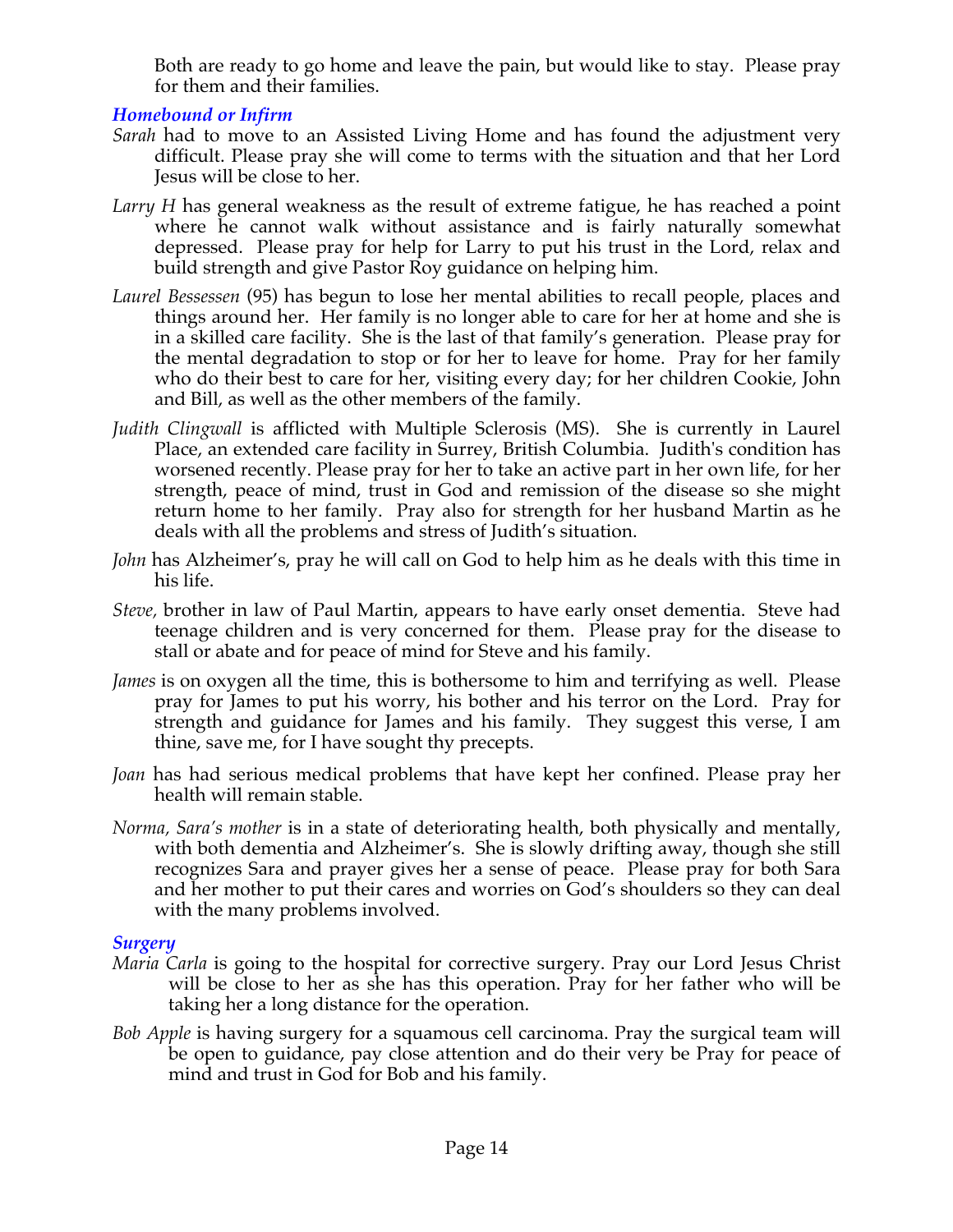- *Marcia* has had a biopsy of a mass in her breast which indicated a tumor that must be removed. Pray the surgical team will be open to guidance, pay close attention and do their very be Pray for peace of mind and trust in God for Marcia and her family.
- *Edware* is having his fourth back surgery (in the last four years) Please pray for the medical team to pay attention and to their best and for a good outcome. Pray also that Edware and his family will be able to put their worry on God's shoulders.
- *Jeff* has been undergoing surgery, chemo and radiation since October for pancreatitis and Pancreatic cancer. Please pray for the medical team to pay attention and to their best and for a good outcome. Pray also that Jeff, his wife and family will be able to put their worry on God's shoulders.
- *Albert* had a pacemaker installed recently. He will require surgery soon for a leaking heart valve and has just been told he has esophageal cancer. Pray he will turn to God and come to know Him on a more personal basis as the days go by.
- *Mario* has early-diagnosed prostate cancer and had surgery. Pray for complete remission and that Mario and his family will be able to put their worry on God's shoulders.
- *Eddie* has upcoming bladder surgery. Please pray for the surgical team to pay attention and to their best and for a good outcome. Pray also that Eddie and family will be able to put their worry on God's shoulders.

#### *Testing and Treatment*

- *Chloe Mayo*, granddaughter of Justice Roy and Kayla Moore, good friends of Bishop Jerry, suffered a serious kidney attack possibly resulting from strep. Pray her family and friends the physicians treating her will be guided in their assessment and treatment plan, for a full and speedy recovery to good health and for continued trust in the Lord for Chloe, her family and friends in this worrisome time.
- *Josh* has two little children and just discovered he has a rare form of Cancer. Please keep him and his family in your prayers in the days ahead.
- *Ross* an elderly gentleman has been diagnosed with Leukemia. Ross has had good health until now, your prayers at this time will be appreciated by his family and friends.
- *Carman* was just diagnosed with breast cancer. Pray for her family as they continue to help her get the proper care. Pray with Carman, her family and friends that the physicians treating her will be guided in their assessment and treatment plan, for a full and speedy recovery to good health and for continued trust in the Lord for Carman, her family and friends in this worrisome time.
- *Jesus Valenzuela* was just diagnosed with Stage Four lung cancer. Please pray for him to benefit from the upcoming chemotherapy and to tolerate it well. Pray with Jesus, his family, in particular his son Alfonso and friends that the physicians treating him will be guided in their assessment and treatment plan, for a full and speedy recovery to good health and for continued trust in the Lord for Jesus, his family and friends in this worrisome time.
- *Kathie Lynn Holter* sister of Rev Phil Ternahan, was just diagnosed with Stage Four lung cancer (never smoked) which spread to the brain. She was operated on 26 June 2016. Please pray with Kathie, her family and friends that the physicians treating her will be guided in their assessment and treatment plan, for a full and speedy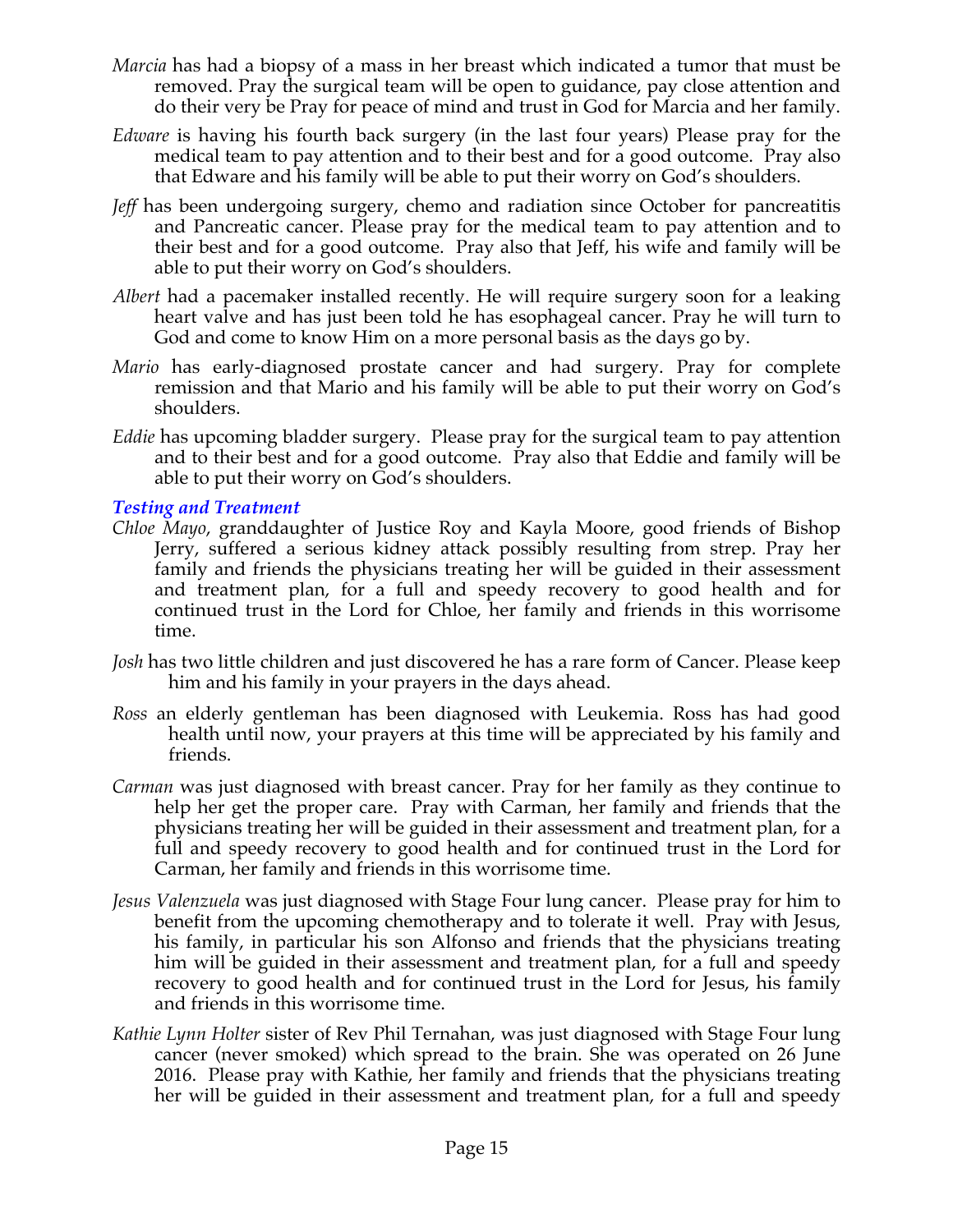recovery to good health and for continued trust in the Lord for Kathie, her family and friends in this worrisome time.

- *Tina* just found out she has cancer on her left kidney. Please pray for guidance for the people treating her and for trust in our Lord for Tina and her family.
- *Martha* is now home after testing and she does not have cancer, but she does have bad kidneys and is adjusting and getting ideas to work with that. Please pray for guidance for the people treating her and for trust in our Lord for her.
- *Spencer* has been diagnosed with Autism. Please pray for guidance for the people treating him and for trust in our Lord for him and his mother Lorna.
- *Madisun Hanks* (13) has Cerebral Palsy, Epilepsy and Tourette's Syndrome, she also gets debilitating migraine headaches. There are various very high risk treatments which provide some relief. None of them are close and none are easy. Please pray for Madisun, her mom Hilda who guides her through all this and those treating her.
- *Patrice Li* is in the early stages of Congestive Heart Failure. Please pray with Patrice, her husband William, family and friends the physicians treating her will be guided in their assessment and treatment plan, for a full and speedy recovery to health and for trust in the Lord for Patrice, her husband William, family and friends in this worrisome time.
- *Jane* has Multiple Myeloma and is set for back surgery on Monday 9 May2016. Please pray with Jane, her family and friends the physicians treating her will be guided in their assessment and treatment plan, for a full and speedy recovery to good health and for continued trust in the Lord for Jane, her family and friends in this worrisome time.
- *Michael* has cancer of the blood and is starting chemotherapy. Please pray for the physicians treating him to be guided in their assessment and treatment plan, for a full and speedy recovery to good health and for trust in the Lord for Michael.
- *Clay* has a large gallstone; he is in poor health and not currently a surgical candidate. Please pray for the physicians treating him to be guided in their assessment and treatment plan, for a full and speedy recovery to good health and for trust in the Lord for Clay.
- *Jim Sevier* has been in the hospital for heart related troubles. Please pray with Jim and his family the physicians treating him will be guided in their assessment and treatment plan, for a full and speedy recovery to good health and for trust in the Lord for Jim and his family in this worrisome time.
- *Claude* has been falling and he does not know why. Pray doctors will discover what the problem is and he can continue without any more difficulties.
- *Gretchen* has been diagnosed with severe osteoporosis and is now being treated with exercise, nutrition and vitamins. Please pray with Gretchen and her family the physicians treating her will be guided in their assessment and treatment plan, for a full and speedy recovery to good health and for trust in the Lord for Gretchen and her family in this worrisome time.
- *Pete* has not been well and is back in the hospital with another stroke. Please pray for the physicians treating him to be guided in their assessment and treatment plan,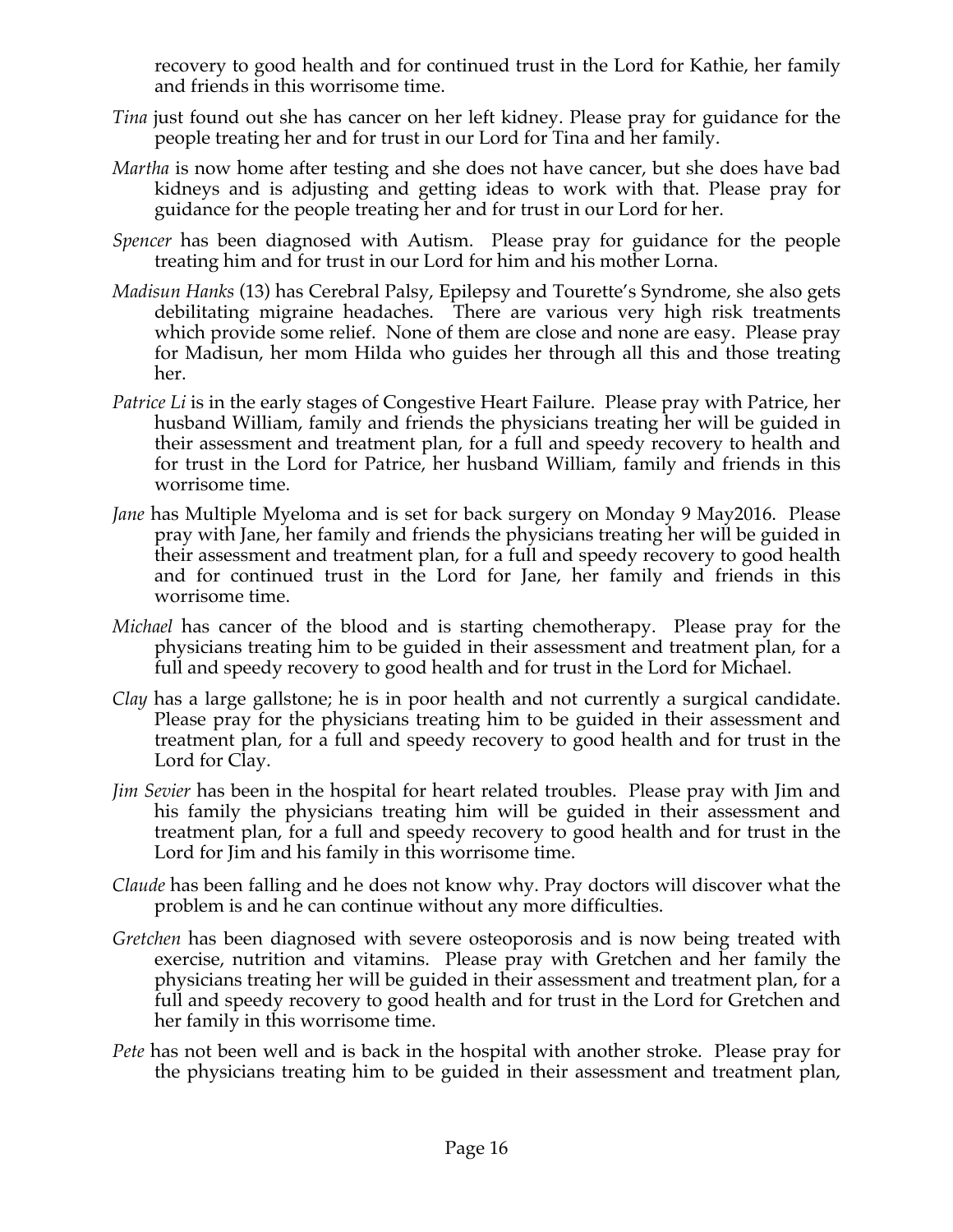for a full and speedy recovery to good health and for trust in the Lord for Pete and his family in this worrisome time.

- *Kamil* has heart problems and they are trying to stabilize his medication, now he been admitted to the hospital because of breathing problems. Please pray for the physicians treating him to be guided in their assessment and treatment plan, for a full and speedy recovery to good health and for trust in the Lord for Kamil and his family in this worrisome time.
- *Mary Lee* has bleeding into her stomach and they cannot find the sources. Mary Lee is in CCU and her husband *Maurice* is not eating until she returns home for is so upset. Please pray for the physicians treating her to be guided in their assessment and treatment plan, for a full and speedy recovery to good health and for trust in the Lord for her, Maurice, as well as the rest of the family in this worrisome time.
- *Glenn Porter, MAJ USMC Retired,* has Interstitial Pulmonary Fibrosis, which causes him to be unable to get enough oxygen into his system without supplemental oxygen all the time. The only real treatment is a lung transplant, without a transplant he has between two to five years here on earth. Please pray for him to continue in his faith and for a set of lungs to become available.
- *Kathy Cardin* appears to have macular telangiectasia, a degenerative eye condition which ultimately results in blindness for which there is no apparent cure. Please pray for the physicians treating her to be guided in their assessment and treatment plan, for no loss of vision and trust in the Lord for her, her husband Ron, as well as the rest of the family in this worrisome time.
- *Pat* has an aneurism of the brain, Pray she will make the right decision on how to treat this problem and it will be healed.
- *Gwen Savarese* (Sandy Patton's mom) had what was thought to be a min-stroke this week, when they looked at her carefully, they found a large mass, thought to be a tumor. At this point, it appears it can stay. Please pray for continued guidance for the medical team treating Gwen and patience and trust in God for Gwen, her husband and family. Pray also for a full recovery for Gwen.
- *Dan* is very sick with cancer and is starting an experimental treatment. This treatment will take Dan away from their family business and put even more stress on him and his family. Please pray for Dan's wife who is meeting with Steve who plans to keep the family business going while Dan is ill. Pray for Steve as he has many new responsibilities.
- *Timothy* has brain cancer. He had surgery and is waiting for the pathology report to find out what kind of chemo he will need. Please pray for continued guidance for the medical team treating Timothy and patience and trust in God for Timothy and his family. Pray also for a full recovery for Timothy.
- *Helen* was admitted from her doctor's office 15 July 2015, as the result of a blood test, to the University of Pennsylvania Hospital with an extremely high white blood count. She and her husband are very active in the ministry of their church and are asking for believers to pray for them and their family, as they are facing very serious problems in the days to come. Please pray for guidance for the medical team and patience and trust in God for Helen and her family. Pray also for a full recovery for her.
- *Elma* has been suffering with headaches for a long time. Doctors have not been able to discover the reason for them. Pray for strength, courage and understanding for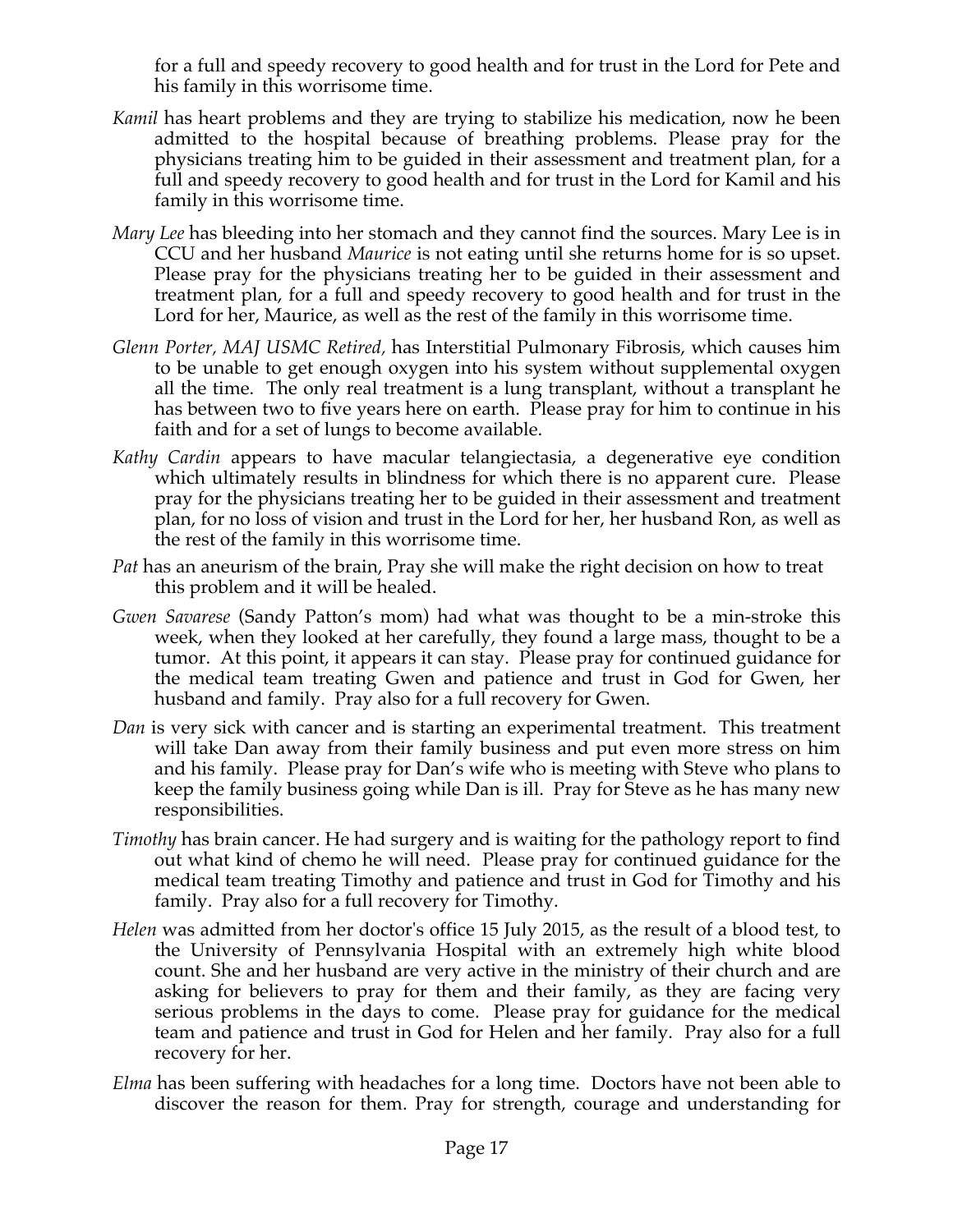Elma and her family; as well as for God's guidance for the medical people caring for her that they might find the best treatment method to banish the headaches completely.

- *Corissa* has been diagnosed with a blockage. As soon as the Physicians determine the exact problems they expect Major Surgery will proceed.
- *Barbara Apple* is bedridden after a fall which left her with two paralyzed limbs. She continues to experience pain in the effected limbs and will be totally bed bound for the remainder of her life. Your continuing prayers for her are appreciated and are great comfort to her. Please pray for Barbara to put her trust in the Lord, look to Him for strength and for her to gain energy so she does not lose the mobility she has; pray for a miraculous full and rapid recovery. Also, please continue to pray for her husband Bob who is taking care of her that he be comforted and strengthened in this time of stress.
- *Deborah* has had a stroke, she is doing much better and out of the hospital. She has a problem with anemia and is taking supplements for that. Pray our Lord will be close to her and her family. Pray for strength, courage and understanding for Deborah and her family; as well as for God's guidance for the medical people caring for her that they might find the best treatment method to allow her to heal completely.
- *Rev. Steve Boardman* has been diagnosed with stage 3 cancer. Pray that Jesus will be close and comfort his family and members of his congregation*.*
- *Hang So Ryu* has cancer. Please pray for medical team contemplating and evaluating the treatment that they might be guided to the correct choice and do their very bePray also for peace of mind and trust in God for him and his family, as well as physical strength.
- *Olivia,* age 7, has been diagnosed with Stage 3 Lymphoma. The prognosis is good at this time, please pray for medical team contemplating and evaluating the treatment that they might be guided to the correct choice and do their very bePray also for peace of mind and trust in God for Olivia and her family, as well as physical strength.
- *Paul* has been hospitalized recently several times because of persistent high fevers. He is being tested and checked by physicians and seems to have a slight scoliosis, a node and Schuermann's disease. Please pray it will be discovered how to treat these problems and healing will begin so he will be inspired to continue his education.
- *Carol Anne* needs God's comfort and healthy test results as she is anxiously undergoing tests related to previous hysterectomy and experiencing symptoms in the surrounding area.
- *Rick* has heart problems. Please pray for guidance for the medical people treating him that they might pay attention, do their very best and make the right recommendations regarding treatment. Pray for help for Rick and his wife Wanda to keep their trust in the Lord and let Him carry their worry.
- *Stacy* has Multiple Sclerosis and was hospitalized for what turned out to be food poisoning. Pray for trust in God for Stacy and Chris as they deal with Stacy's illness.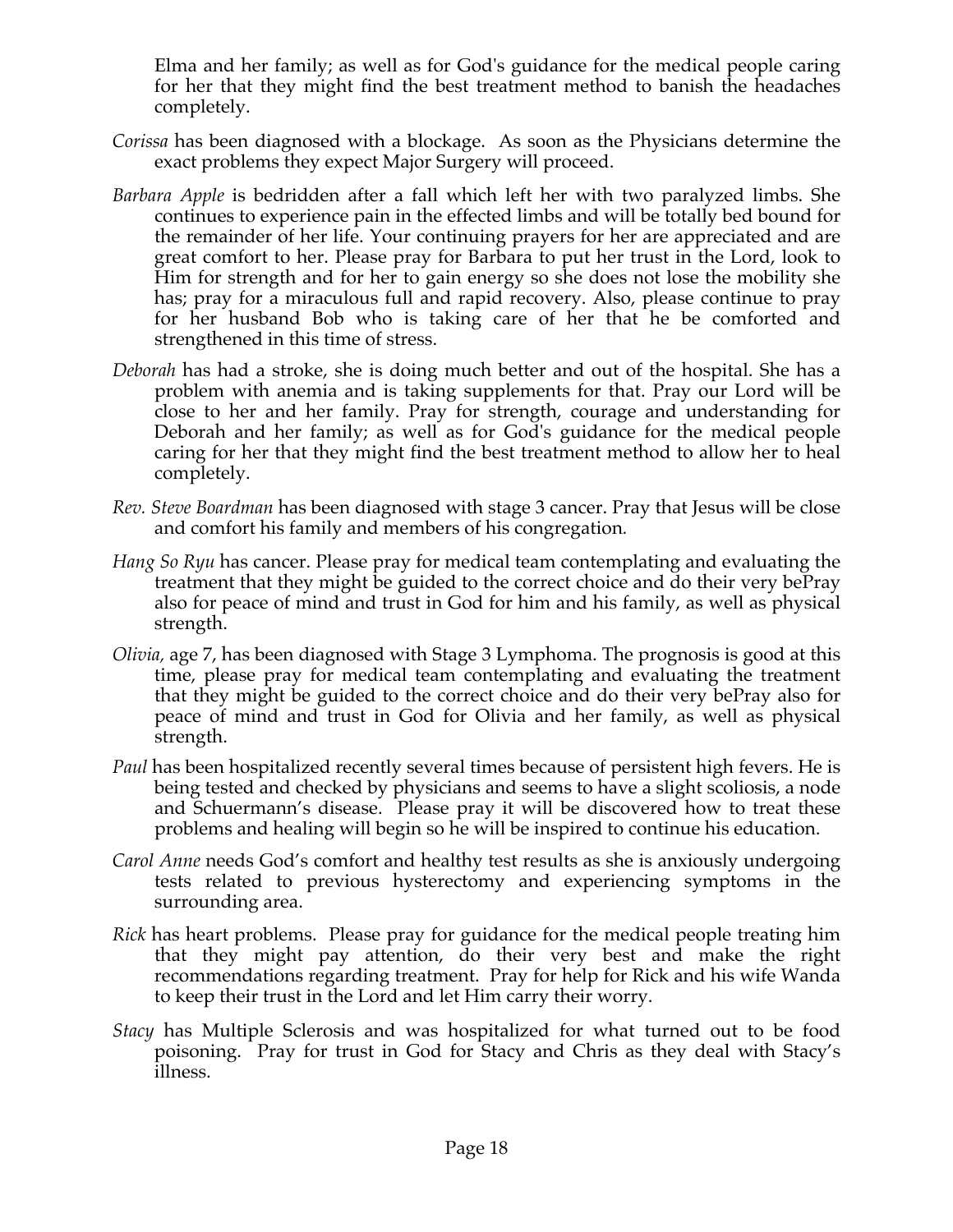- *Faye* is in the hospital because she is weak has been receiving blood transfusions. Pray for strength, courage and understanding for Faye and her family; as well as for God's guidance for the medical people treating her that they might find the best course of treatment and allow Faye to heal completely.
- *Tom* has heart and kidney problems. Pray for strength, courage and understanding for Tom and his family; as well as for God's guidance for the medical people treating him that they might find the best course of treatment and allow Tom to heal completely.
- *Harold* is having surgery on 30 September 2016 to repair a hole in his aorta bleeding into the abdomen which caused stroke like symptoms.
- *Joe* has had a preliminary ALS diagnosis. Pray the final diagnosis will something that will allow him to continue taking care of his devoted young family. Pray for strength, courage and understanding for Joe and his family; as well as for God's guidance for the medical people treating him that they might find the best course of treatment.
- *Preston* is reacting poorly to recent neck surgery and now has problems with his liver count; Physicians feel that dialysis will help. There may be a blockage in the bowel and an operation might be necessary. Please pray for the medical team to pay attention and to their best to determine how to help Preston and for a good outcome. Pray also that Preston and family will be able to put their worry on God's shoulders while Preston does his best to facilitate a return to good health.
- *Erica* has a non-malignant Brain Tumor which cannot be surgically removed due to the size and location. They are going to attempt chemotherapy. Please pray for peace of mind and trust in the Lord for Erica, as well as for her family, and for God's guidance for the medical people treating her that they might find the best course of treatment.
- *Brenda* is in the hospital because of bleeding on her brain. Please pray for peace of mind and trust in the Lord for Brenda, as well as for her family, and for God's guidance for the medical people treating her that they might find the best course of treatment.
- *Mackenzie* is a young girl with leukemia. Please pray for peace of mind and trust in the Lord for Mackenzie, as well as for her family, and for God's guidance for the medical people treating her that they might find the best course of treatment.
- *Mack* has had diabetes most of his adult life. Circulation in his legs is very bad and doctors are considering amputation. Please pray his medication will help and he will not face amputation. Please pray for peace of mind and trust in the Lord for Mack and for God's guidance for the medical people treating him that they might find the best course of treatment.
- *Michael* has been diagnosed with lung cancer recently after making it through gastro intestinal cancer last year. Please pray for peace of mind and trust in the Lord for Michael and his wife Gayle; as well as for God's guidance for the medical people treating him that they might find the best course of treatment.
- *Adriano* is in the hospital due to high sugar and high blood pressure. He is very weak and will appreciate your prayers.
- *Heather* recently found out she has cancer. Please pray for peace of mind for her and for the medical team treating her will be guided to the right solution.
- *Jim* has had an aneurism and blood clots. Pray that healing will come.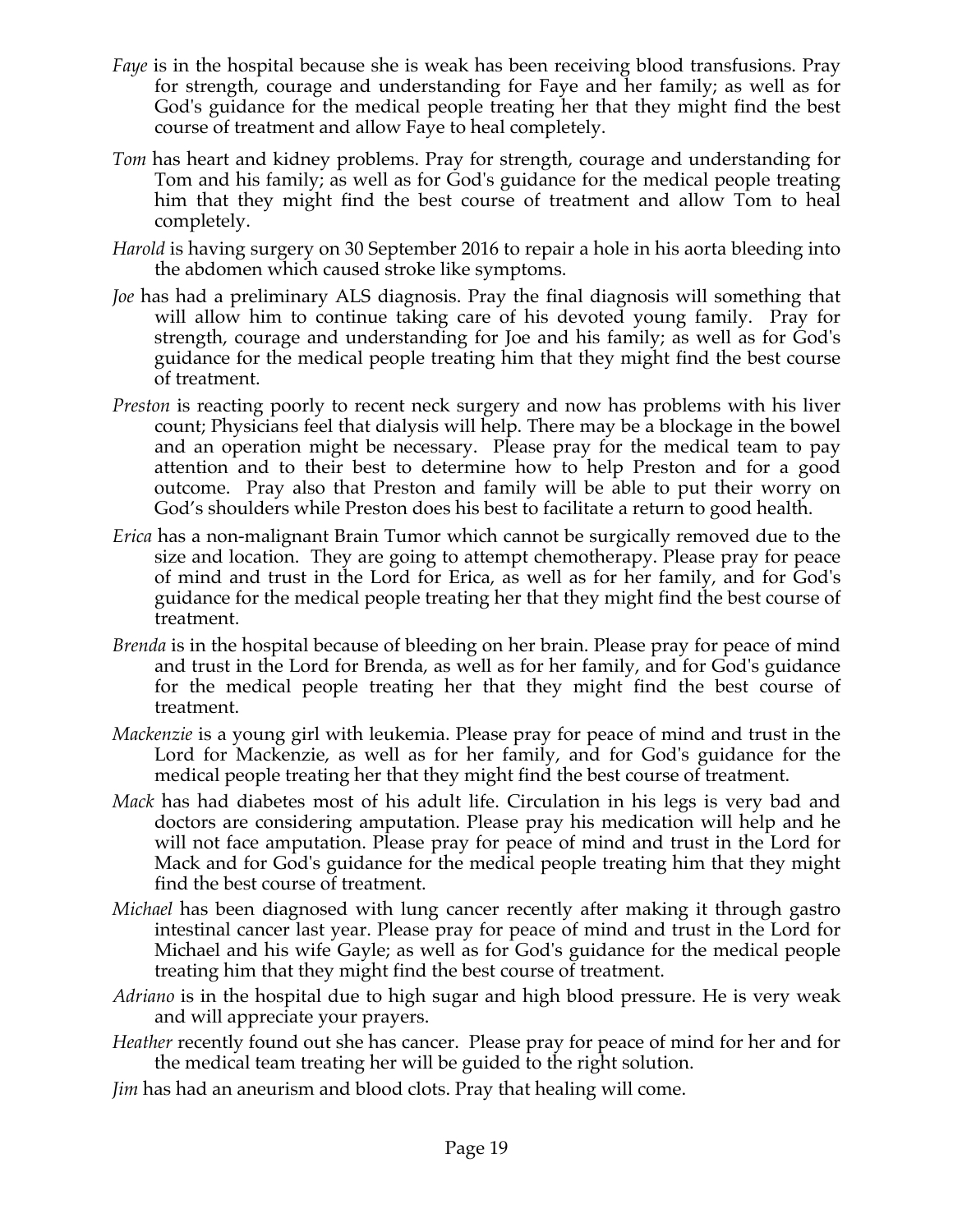- *Georgia* has liver and pancreatic cancer. The doctors are evaluating whether to do surgery and how to tackle the disease. Georgia is a faithful Christian and appreciates your prayers. Pray for God's guidance for the medical people treating her that they might find out the source of the problem and best course of treatment. Pray also for peace of mind and trust in God for Georgia and her family.
- *Lana's* doctor found something on her lymph nodes and ovaries. Pray for God's guidance for the medical people treating her that they might find out the source of the problem and best course of treatment. Pray also for peace of mind and trust in God for Lana and her family.

### *Healing*

- *Walt Aardsma's mother (92)* is recovering from a pacemaker implant and squamous cell carcinoma removal. Please give thanks for the successful surgery and pray for a complete and rapid recovery.
- *Kathy Cox Merritt* has been receiving Chemo and 12 November 2016, had bowel resection surgery and was given a very bad prognosis. Kathy just retired as an RN in Orthopedics at a local hospital; sometimes a little medical knowledge can be dangerous to the patient but she remains positive. PLEASE pray for Kathy's healing and peace and comfort for her and her family, both spiritually and physical
- *Jim Thornell (Jet)* recovered from the five stomach ulcers, then found to have bowel cancer, that was removed and he is doing pretty well all things considered. He started on a bi-weekly three month course of chemotherapy at the City of Hope on the same schedule as his wife Mary; he is still dealing with blocked coronary arteries and taking care of Mary. Jim is doing considerably better with the side effects of the chemotherapy. Please pray for remission of the cancer, for tolerance of the chemotherapy and give thanks for the strength, guidance and peace of mind our Lord gives Jet and his wife Mary, as well as daughter Janice and son Jimmy, through these difficult times.
- *Dylan Klein,* 10, grand-nephew of Chet O'Brien, lost his 41 year old father last April, there was no insurance; his grandmother died in December with brain cancer. Dylan is the middle boy of Chet's niece, Erin. On 18 January 2016, Dylan was found to have a brain tumor; an operation on 25 January 2016, appears to have been successful in removing all of the tumor. The biopsy showed it was cancerous. Dylan is still going back and forth to Mass. General Hospital for chemo and blood transfusions. He gets healthy and eats well, and then there is a relapse. The doctors do not give a firm positive or negative indication of his prognosis. His mother is a saint. The doctors at Mass General are fantastic. Dylan is almost always upbeat. (He hates the blood transfusions). Please pray for healing and for trust in the Lord and peace of mind for Dylan, Erin and the rest of the family.
- *Mark Wilson* is still dealing with all of problems connected with COPD; he had cataract surgery, which went well; but one eye got infected and he cannot see properly out of that eye. Due to reduced vision, he lost his job. Please pray the medical people treating him will find a reasonable way to deal with the COPD and allow him a lung transplant if that is best for him; pray also his vision might return. Give Mark trust in the Lord and strength to deal with all his health and other problems.
- *Rev Bill* had a stroke. Pray he will stay comfortable and Jesus will be close by, please pray for a full and rapid recovery.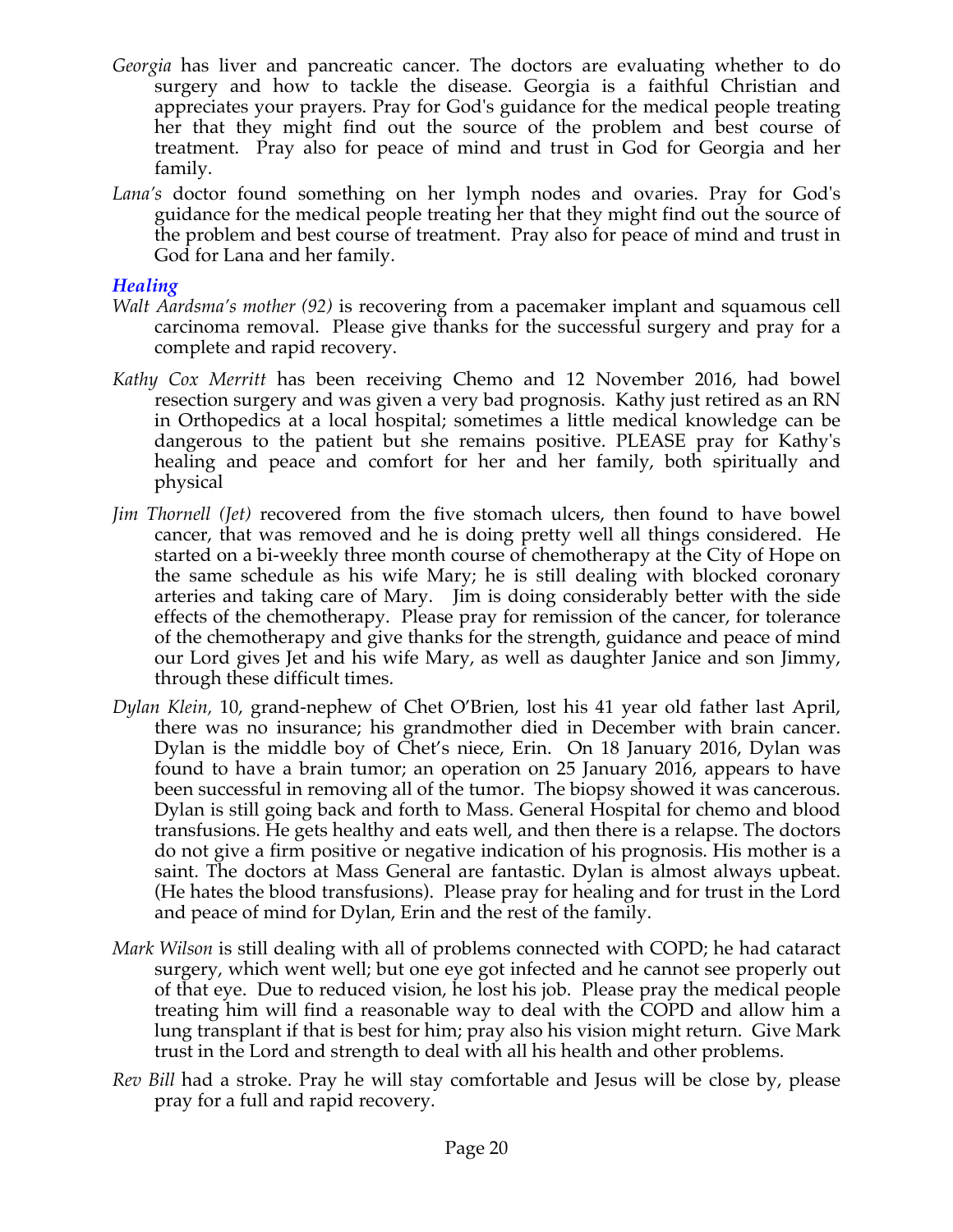- *Dennis* will begin chemotherapy for an active cancer spot on his spine on 17 September 2015. Please pray for a good result and tolerance of the treatment for him.
- *Vickie* has been bothered with Migraines and all that go with the headaches. Please pray for relief from the pain for Vickie.
- *Amelia Perez* had a small stroke on 11 July 2015 and drove herself to the emergency room, she was admitted for three days, had her carotid artery opened up and is recovering. Amelia's faith and spirit are strong. Please give thanks for the progress so far, for her continued and full recovery and her faith to continue to support her. Pray also for her family who are still quite worried for her.
- *Jon* has Stage 4 mantle cell lymphoma There is good news in that he is in remission; however the chemotherapyis producing neuropathy in his legs so that it is a challenge for him to get around. Please pray that he will be as comfortable as possible; he has been a Marathoner runner so this is especially difficult.
- *Margaret,* from California, fell and broke her on 7 July 2015, while visiting her daughter in Arizona. She will stay in Arizona for the rehabilitation and return to her home when able. Furthermore, Margaret is in good spirits; however she will be away from her church family which is important to her for an extended period of time.
- *Cindy* is very ill, she is young and has children, she and her family need your prayers that they might stay close to our Lord and Saviour Jesus Christ as she heals.
- *Diana*, age 15, broke her leg while in school and now has a cast on. Pray she will adjust and be healed soon
- *Amy* has melanoma in her lungs, liver and kidneys; they have found a treatment for her that has a high success rate however the side effects are debilitating. Please pray she will be able to tolerate the side effects and the treatment is successful. Amy has full trust in the Lord, but would still appreciate your prayers.
- *Debbie* is just beginning chemotherapy for cancer of the lymph nodes. Prayer she will be able to tolerate the therapy acceptably and remain strong as she remembers the Lord is with her at all times.
- Liz had a massive stroke at age thirty-seven. The prognosis is good but she has a long road ahead. . Please pray for guidance for those treating her, for trust in our Lord for Liz and her family, for healing.
- *Ebick* is suffering from a severe ulcer but the Doctors cannot give her the proper dosage of the medicine due to her six month pregnancy. Please pray doctors will find an alternative avenue for treatment or that God will provide.
- *Stan* is going through chemotherapy and radiation treatments for cancer. He is elderly and the treatments are tiring him. Please pray for his wife *Marvelene* as they do this together.
- *Donald* is in the hospital and had his leg amputated on 14 April 2014. Pray he will adjust and healing will begin.
- *David* has many concussions and unable to go to school, read books, watch TV and has headaches and migraines. He has trouble sleeping and his family will appreciate your prayers for this 10 year old young man.
- *Gladys* has breast cancer and has had a lumpectomy. She needs to take a year off of her work to have chemo treatments.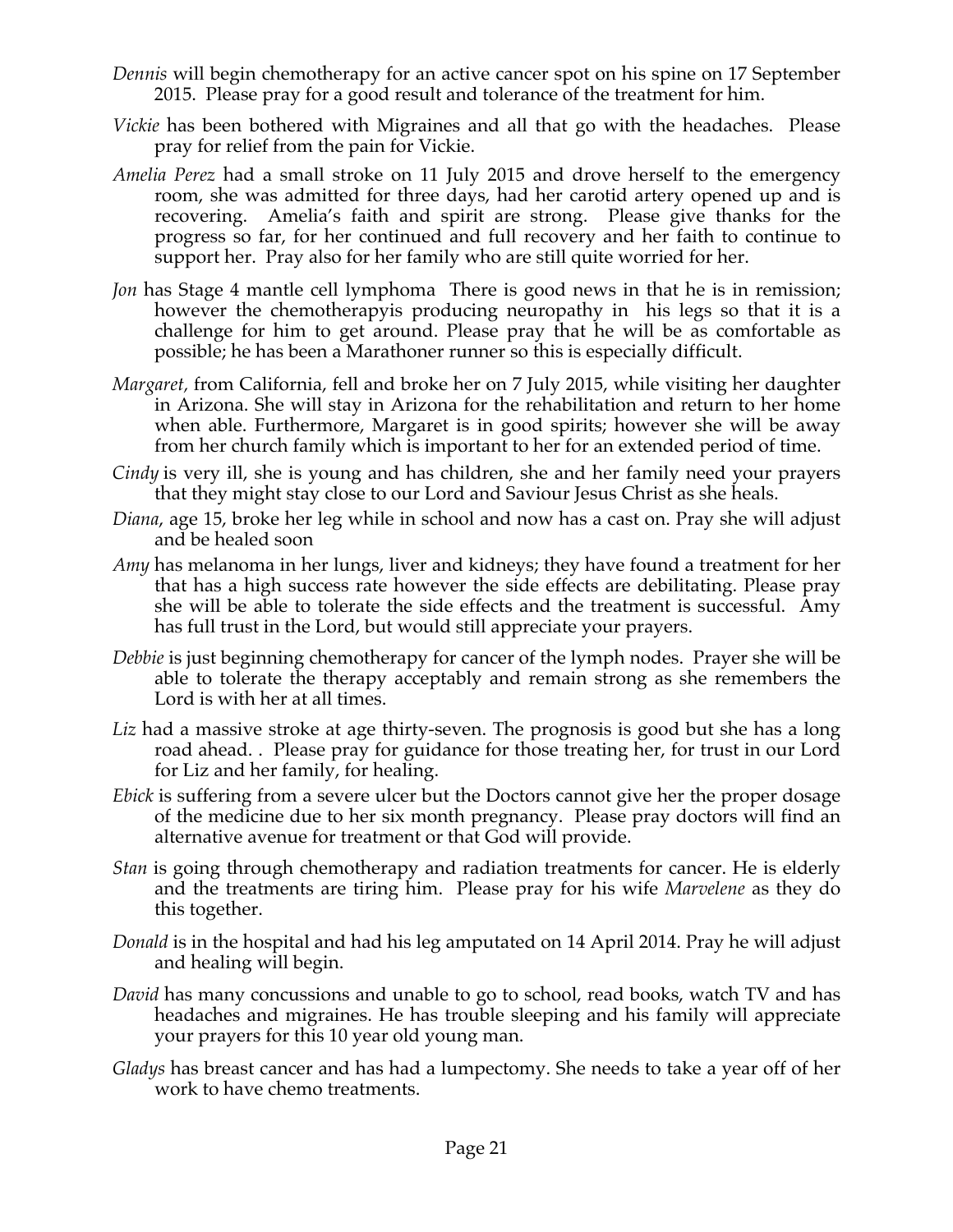- *Alwin Jack* has had a stroke and recently has had a relapse. Please pray for those who treat Alwin that they might chose the best possible treatment and pray for peace of mind for Alwin during the recovery phase.
- *Carolyn* has Multiple Sclerosis with complications. Pray Carolyn and her children will be close to our Lord Jesus Christ as they and family members help to ease the problems.
- *Bill* had malignant growth removed from a lip last month and seems to be experiencing a re-growth of the cancer. He asks your prayer for the medical team treating him and for peace of mind for himself.
- *Hank* has osteoporosis, which has caused him a great deal of pain and inconvenience in the past few years. Pray for his healing and that his medical bills will be met.
- *Evelyn is* an elderly woman who has had problems with her eyes and is now blind. It appears some sight will return shortly, pray for that to happen!
- *Joanne* has begun kidney dialysis as a result of kidney failure due to extensive chemotherapy. Additionally she cares for an adopted drug addicted baby who is now nine years old. Please pray for her to keep her faith, to let the Lord carry her worry and concern and to give her strength. Pray also for those treating her that they might pay attention and do their best.
- *Mr. N. Anand* is in the hospital and is seriously ill. He is being encouraged to pray for repentance of his sins and to depend upon our dependable God for a cure and recovery of his health. Pray that he will be a strong witness for Christ.
- *Jacob* has been going through some dental procedures and has some pain and aggravation with the numbness. Please pray for comfort and strength for him, as well as for guidance for the medical team treating him that they might pay attention and do their best.
- *Bud and his wife* for their continued welfare and enthusiasm. Bud has been advised of an aneurism in his heart of a size not mandating immediate surgery. This comes at a time when he has sole care of his wife who recently broke two vertebrae and thereafter sustained pneumonia.
- *Virginia* has sinus and allergy issues giving her severe problems. Pray that the Doctor will discover why it continues and find a cure.
- *Arlen* is receiving treatment for lung cancer and recently experienced a ruptured colon during treatment. She is alone in Oregon but does have a friend who has traveled a great distance to be at her side. Please pray for guidance for the medical team treating her and for strength and trust for Arlen.
- *Oscar* discovered some time ago he had blood clots in his leg and lung. He has been treated for them and has not been cured. He now will be facing surgery. Please keep him in your prayers.
- *Angela* had an ischemic stroke (clot). Please pray for guidance for the medical team treating her and for strength and trust for Angela. Please pray also that she and her family might put their worries on our Lord's back so she can work hard towards recovery.
- *Nora* had a stroke mid February 2013. Please pray for guidance for the medical team treating her and for strength and trust for Nora. Please pray also that she and her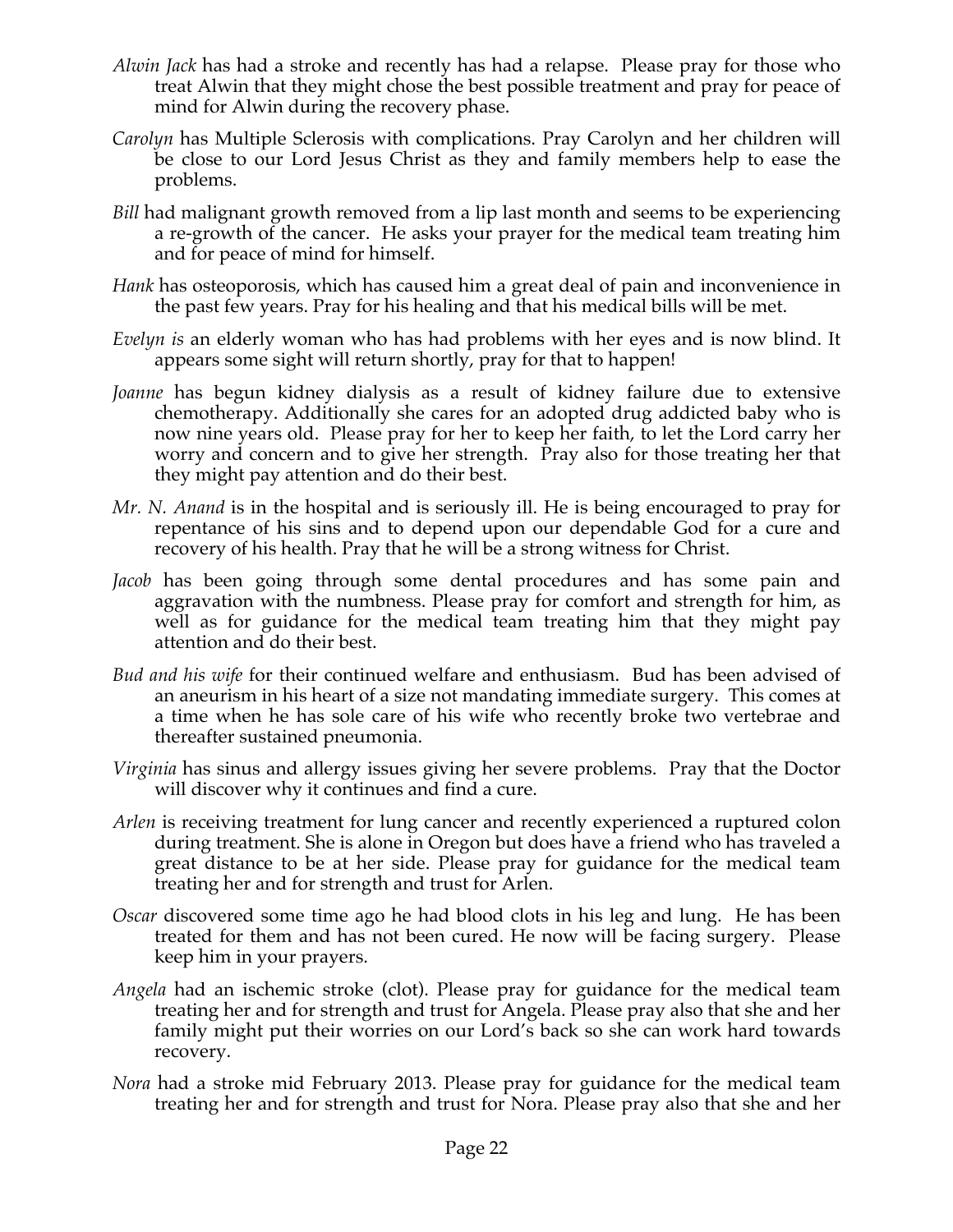family might put their worries on our Lord's back so she can work hard towards recovery.

- *Linda* has been hospitalized for several days with a gastrointestinal problem. Please pray for guidance for the medical team treating her and for strength and trust for Linda.
- *Dester* is suffering from unknown skin and diseases. Please guide the medical team treating him to find out what the problem is and cure it. Pray also for Dester to trust in the Lord.
- *Lee* has Arterial Fibrillation, sheis doing much better and she and her family thank you for your prayers. Her pain level is high and some medications have bad side effects. Please continue her in Prayer in the weeks ahead as she heals.
- *Nell* recently adopted two children and has just been diagnosed with multiple myeloma.
- *Mary Lou* has been suffering with seizures. She was in the hospital with a 24 hour monitor and is being sent home from the hospital with two medications and orders to return in 2 months for another MRI to review whatever is going on in her brain. Please pray for guidance for the medical people treating her, as well as peace of mind and trust in God for her and her family.
- *Kathleen* has spent the last two weeks in the hospital. She has been diagnosed with colitis, shingles and possibly colon cancer. Pray she will be comfortable and begin to heal.
- *Rachel* has Mitochondrial Myopathy. This is a hereditary disease of the muscles and they do not have a cure for it. Part of her pain is her family does not believe she is indeed ill, as she appears to be just fine. Please pray her family will learn the truth and be supportive of her; pray also the medical people treating her will find the right measures to minimize the disease. Most particularly pray for Rachel's trust in God.
- *Nicolas* is in the hospital with serious symptoms of a heart disorder. Please pray for peace of mind for him and guidance for the medical team looking for the cause and cure.
- *Juanita* is a young girl who was in a coma because of a blood disease. She has not come out and is gaining strength. They are awaiting results from blood samples. Her family thanks you for your prayers and asks that you continue.
- *George* had foot surgery. Please give thanks for the surgery and pray for a full and rapid recovery.
- *Nellie* is in the emergency room of a hospital in a great deal of pain. Please pray for peace of mind for her and guidance for the medical team looking for the cause and cure.
- *Lauralee Meade* underwent a lumpectomy on Friday after Thanksgiving. A further anomaly has been discovered and she had additional preventative radiation treatment. Please pray for a complete remission of the cancer. Pray also Lauralee will maintain her great attitude and trust in God.
- *Kay Denton* (Mrs. Kay) was able to get a hip replacement in spite of her heart and kidney problems and is recovering remarkably! Please give thanks for this great evet and result! Please pray for continued peace of mind for Mrs. Kay and her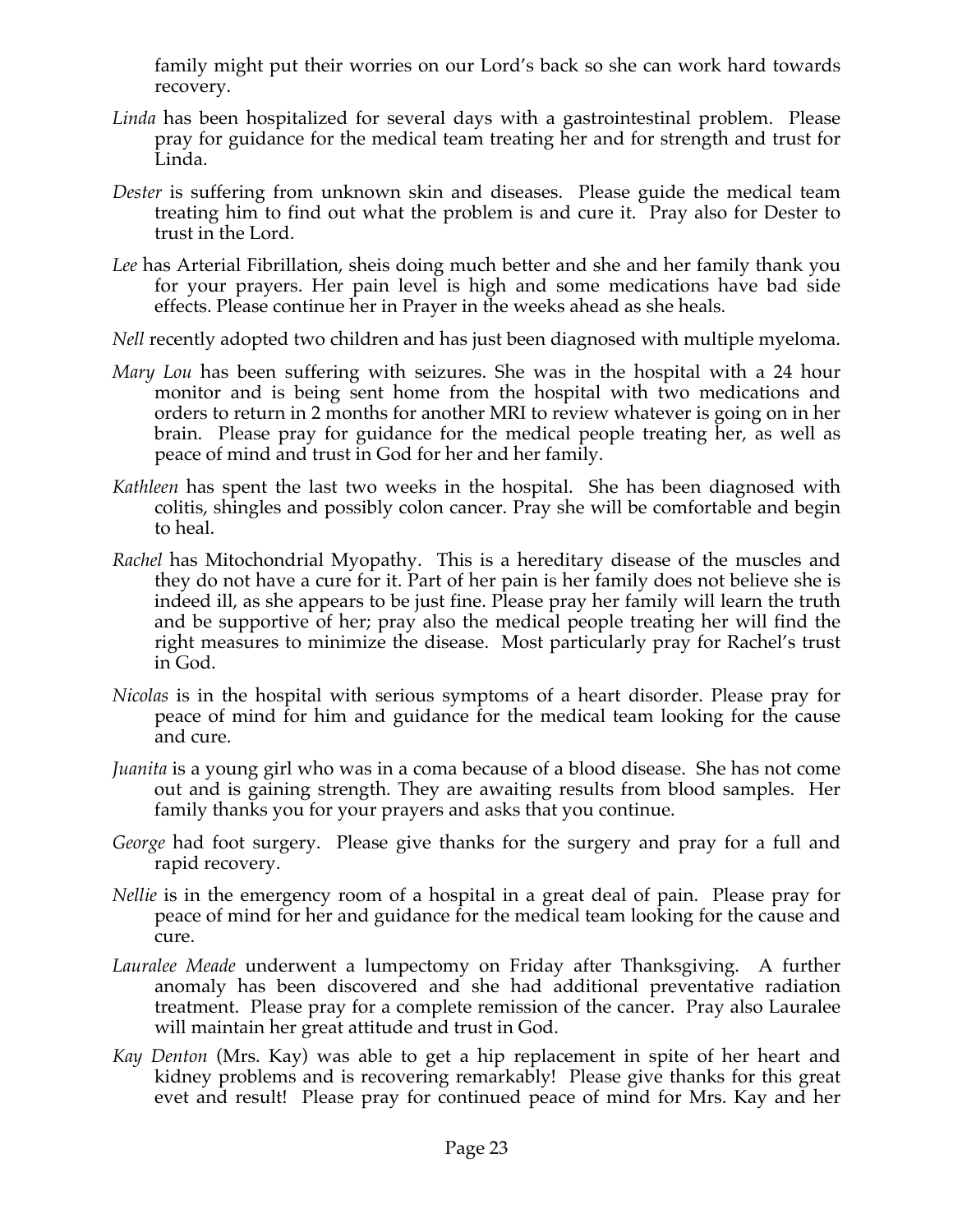family. Give thanks for her trust in the Lord and her positive attitude.

### *Healing and Patience*

- *Kym* (43) has various hip problems which seems to be related to osteoarthritis. And, her mother *Ruth* is in the early stages of dementia. Pray for guidance for those treating both of them, as well as patience and trust in the Lord for both of them.
- *Christopher* has had problems with his leg for some time. Now he has to have it casted and it will stay that way for what to him seems an interminable time. Pray for patience and peace of mind for this young man who has much he wants to do.
- *James* for the Lord's healing of health issues and give a remedy for many personal challenges at the moment

### *Thanksgiving and Continued Healing*

- *Bill* had surgery November 2016 for a kidney tumor; he is one kidney short, but recovering very well for the present. It appears the cancer has spread to another spot. Please pray for Bill as he undergoes chemotherapy and perhaps other treatment. Pray Bill and his family will stay strong in their faith and draw the strength they need from our Lord.
- *Anita* had surgery on 4 November 2016 to remove what they thought were five tumors in her right lung, but turned out to be eight. They removed all eight. In addition, her lung was folded from her previous coil embolization. They removed the coils, unfolding her lower right lobe and oversewed the area. In reality she may come away with increased lung capacity. Anita, her husband Michael and family express for the power of your continued prayers and expressions of love. Please join them in giving thanks for God's Grace and pray for her continued healing.
- *Bob Reisor* had surgery on 19 September 2016 for a kidney tumor; he is one kidney short, but recovering very well for the present. It appears the cancer has spread to his lung and another spot. Five years ago there was no treatment, but now it appears there is an oral medication that has shown great effectiveness on this particular cancer. Please pray for Bob as he undergoes chemotherapy and perhaps other treatment. Pray he and his family will be drawn closer to our Lord.
- *Shamu* had surgery on 30 June 2016, her eleventh, to reconnect her insides, which then failed and now she is trying to recover. She needs to gain strength and raise her blood pressure. She is still weak and has been re-hospitalized several times for apparent dehydration. She is now home. She has left Walter Reed Medical Center for John Hopkins and seems to be getting decent medical care now. Please pray for strength; physical, mental and spiritual for her. Pray for guidance for the new medical team treating her. Pray also for her to continue her trust in our Lord as she goes through this difficult time.
- *Ron Cardin* had another artificial knee implanted on 23 September 2016 after the previous one got infected and was replaced with a spacer for several months of antibiotics. The surgery went well, he feels better than in well over a year. Join the Cardin family in giving thanks and pray for a full and rapid recovery.
- *Jan Jessup* is recovering reasonably well from surgery to place a new knee joint in her right leg. Pray for her family to be able to properly care for her as she returns home and for Jan and her husband Roger to be able to put their worry on God's shoulders.
- *Ashiei* had surgery on Tuesday 1 December 2015, to remove a tumor from her chest; complications ensued. Please continue Ashiei in your prayers and pray for the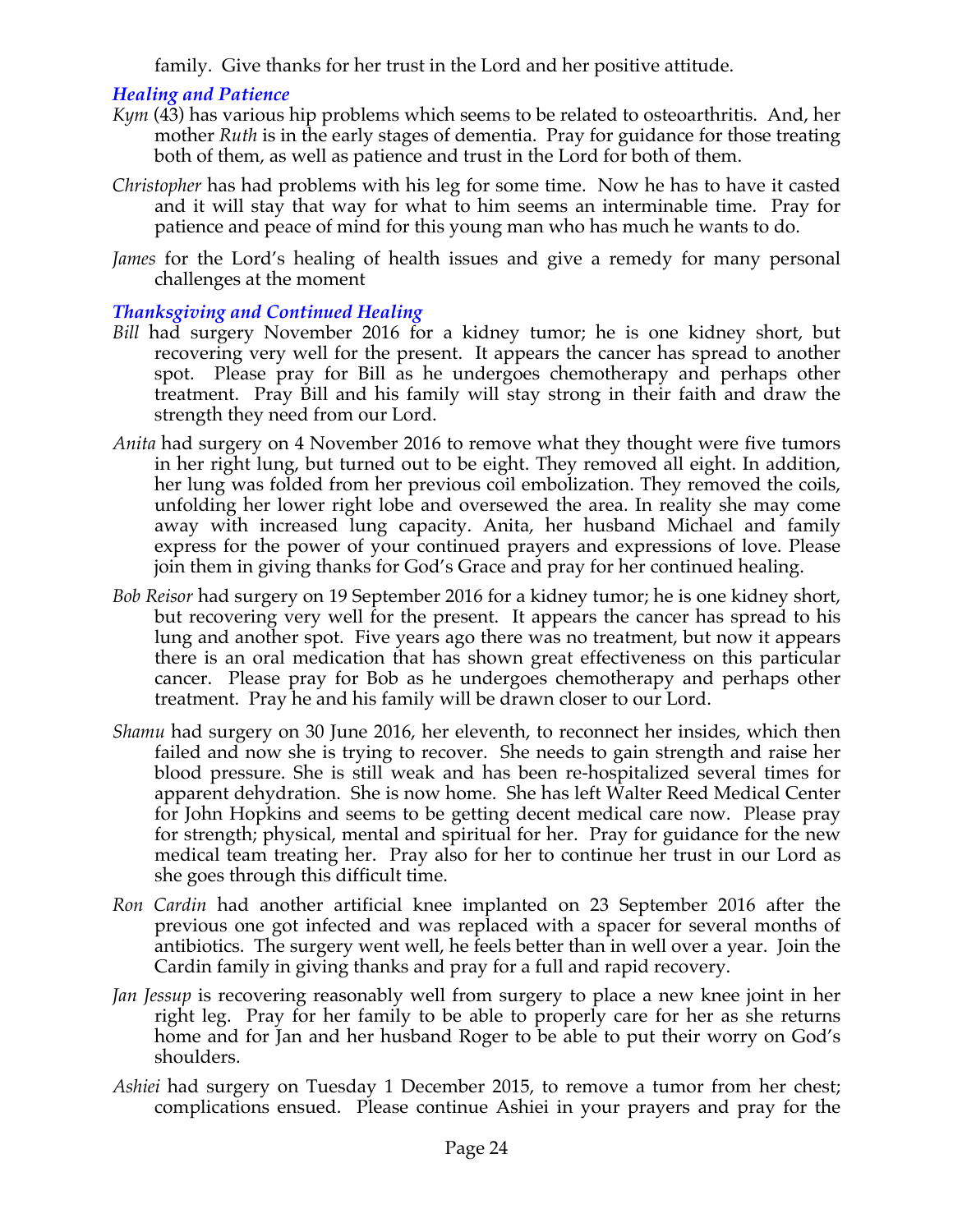medical team to be open to God's guidance on further treatment, to their best and for a good outcome. Pray also Ashiei and her family will be able to put their worry on God's shoulders.

- *Atina* has skin cancer, which is now in remission. Please give thanks for the remission, pray for continued remission of the cancer; pray also for continued faith for Atina and her family.
- *Clay* has melanoma which is now in remission. Please give thanks for the remission, pray for continued remission of the cancer; pray also for continued faith for Clay and his family.
- *Cindy (81)* had an operation to remove a cancerous growth in her stomach which was successful. She is now home, but in a bit of pain. Please give thanks for the good result, pray for full and complete healing and remission of the cancer, as well as cessation of the pain; pray also for continued faith for Cindy and her husband Les (91).
- *Jim Flanagan,* Bishop of Pennsylvania (AOC) had a Lumbar Laminectomy and fusion on Tuesday 7 June 2016, to help with pain in his L3, L4 & L5 areas. The surgery appears to have been successful, but he had difficulty recovering from the anesthetic, which has now resolved Please give thanks for the successful surgery, recovery from the anesthetic and the start of healing. Please pray for strength, physical, mental and spiritual for Jim and his lovely wife Mary Lou. Pray for guidance for the medical team treating him, that they will pay attention and do their very be Pray also for Jim and Mary Lou to continue their trust in our Lord as they goes through this difficult time, letting Him carry their worry.
- *Brett Gregr* had surgery on Tuesday, 22 March 2016, to remove a bleeding brain lesion. The surgery, which had potential to end his life, was apparently completely successful. Please give thanks for the great outcome and great work by the surgeons and medical team and please pray for Brett's peace of mind, as well as that of his wife Karin and the rest of his family during his recovery.
- *Linda* had successful dental surgery on 15 December 2015, she is also on a course of chemotherapy and this type of surgery was not recommended for people while they are taking chemotherapy. But, it was an emergency and had to be done. Please give thanks all went well and pray for continued healing and for peace of mind and trust in God for Linda and her family.
- *Ruby* broke her hip on 10 December 2015, surgery was successful. Please give thanks for the successful surgery and pray for her full and rapid recovery.
- *Terry* was undergoing radiation treatment for cancer, which he had to stop to amputate his leg below the knee due to diabetes. The surgery was successful, he has been fitted with a prosthetic leg and foot. He is in good spirits and positive about the remainder of his treatment. Please join Terry and his family in giving thanks for the successful surgery and continue to pray for his return to radiation treatment and then to chemotherapy, ask God to give Terry, his wife and seven year old son trust in him for peace of mind and heart, as well.
- *Janet Jessup* had a stroke on 3 July 2014 and heart problems that were causing huge issues for her. They seem to have gotten her stabilized and she is going home from the hospital. Please join the entire family in giving thanks for this wonderful development. Please pray for those treating her to find the appropriate treatment and for trust in God and peace of mind for Janet and her family, in particular her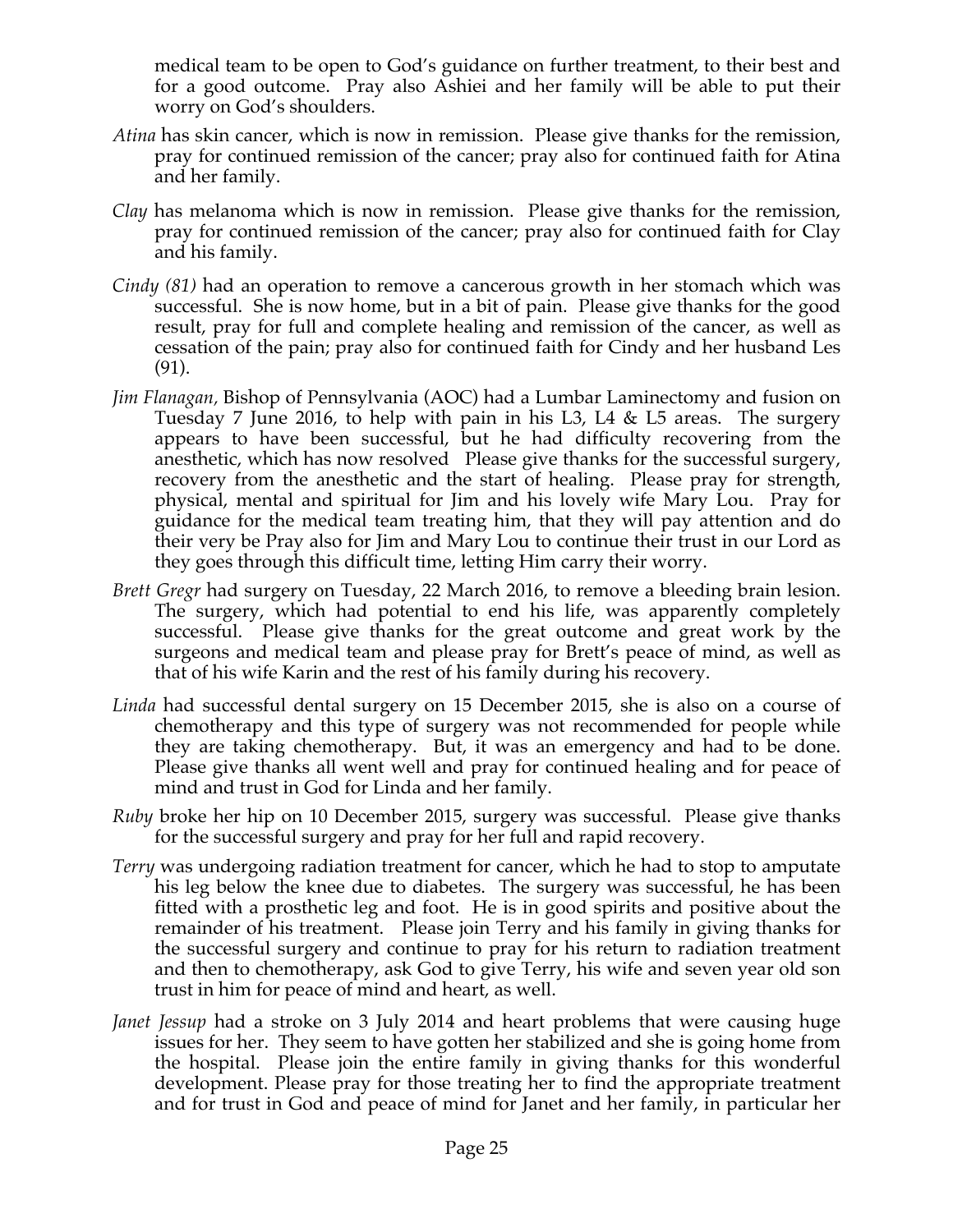husband of 43 years, Rev Roger Jessup, retired minister of Saint Joseph of Arimathea Anglican Orthodox Church.

- *Sam* had surgery on his entire large intestine that had become infected. At the time of the operation he was just hours away from a complete organ shutdown. He had had turmoil in his life over the years. Sam is now in the ICU and his Minister visited him and explained to him God had given him another chance for him to make things right with his Lord. Pray for his good health and his spiritual life with Jesus.
- *Ian* had surgery to remove excess skin rendered a nuisance by controlled lost of 200 pounds. Please give thanks for the successful result and for those treating him to have paid attention and done their very best on the lengthy surgery, taking the best possible care of him. Please pray for his continued recovery and strength for his Mother who will be in charge of his after care.
- *Jenniffer* had surgery for breast cancer on 15 October 2014, which seemingly went well; please give thanks for that. She has had other complications which preclude her from making a full recovery in particular, the reconstructive surgery seems to have gravely affected her back muscles and nerves, resulting in both very limited mobility and extreme pain, the drugs are making her terribly sick; please pray those will be overcome. Pray for help for Jenniffer to keep her trust in the Lord and let Him carry her worry and concern as she recovers. Please pray also for strength and courage for her family as they try their best to help her.
- *Mary Thornell* has been battling colon cancer for three years now, she is currently treating at the City of Hope. Things seem to be going well, the numbers seem headed in the right direction. Please pray for guidance for those treating her, as well as strength, guidance and peace of mind for Mary and her husband Jim, as well as daughter Janice and son Jimmy, as she undergoes treatment.
- *Elma* is suffering from cancer. She was taken home from the hospital on the advice of her Doctor. We were asked to pray Elma's remaining time here on earth might be good and Elma and family might put their trust in the Lord and let Him carry their worry. Since then, Elma's Bishop told us a great Miracle of the Lord is working over Elma. Doctors sent her home to die, but now she seems to be doing all right. On behalf of her, thank you for all of your prayers. Please continue praying for her complete healing.
- *Dennis* has heart problems; now the medical people treating him discovered a large mass on his liver which turned out to be a cyst! Please give thanks for this great development and pray for peace of mind and trust in the Lord for Dennis and for God's guidance for the medical people treating him that the contemplated surgery might go well.
- *Dwight* had major oral surgery, for which he gives thanks. He is recovering slowly and asks your prayers to speed the process.
- *Mike* is a veteran who has served his country when she called. Please pray he will open his heart to God so He can make Mike's crooked road straight and pull him towards the summit rather than to the pit.

#### *Business*

*James* and *Sarah* who have recently moved to a new area and have new positions in employment. They are finding much stress in the new surroundings and will appreciate your prayers as they adjust.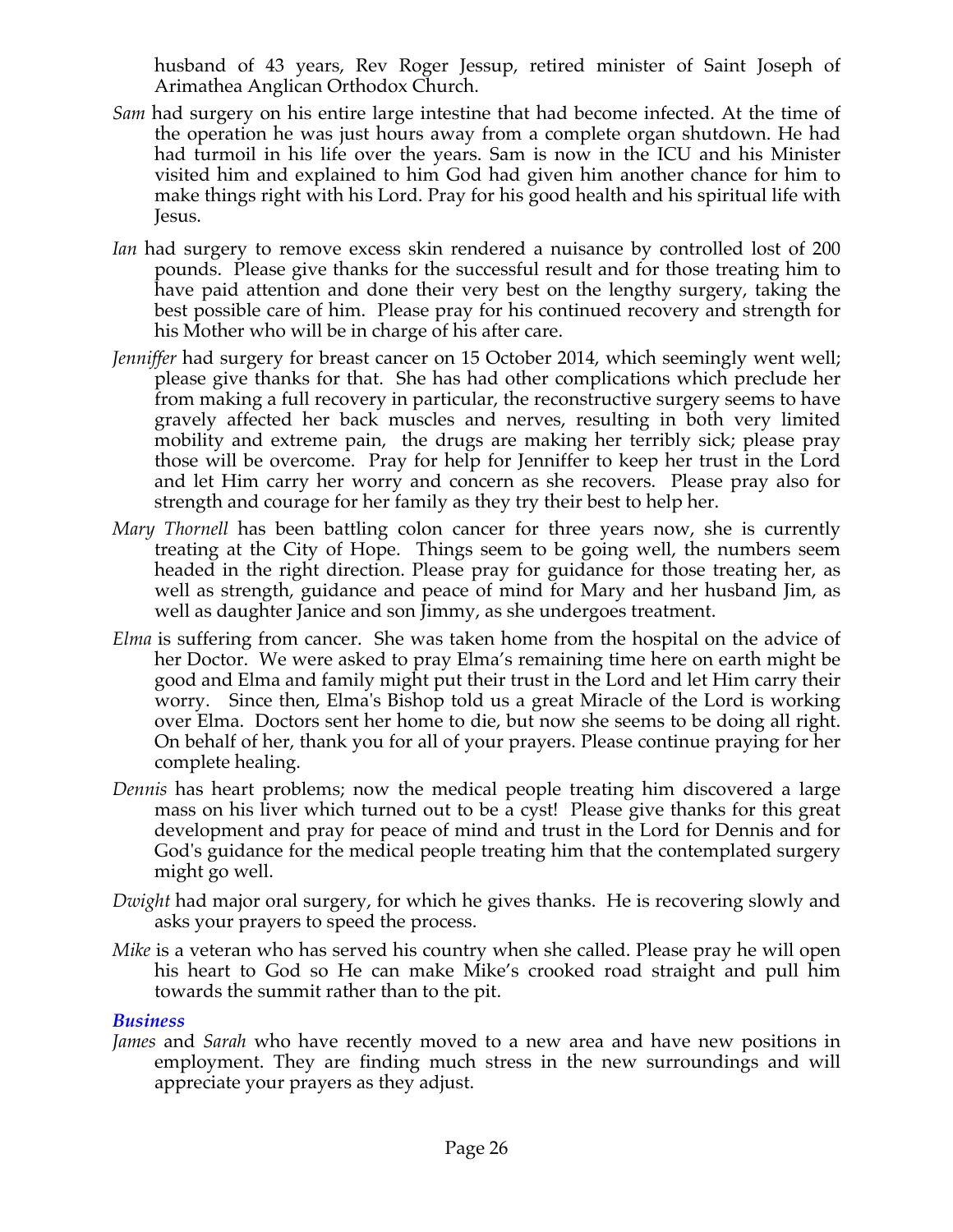### *Financial Guidance and Employment*

- *Kona* is applying for a job in the hospital. Pray our Lord will find the right position for her and she will glorify Him in the work.
- *Doug* recently became unemployed from his job of 18 years. He has been applying for jobs, but unable to get one at this time. His wife is working; this is not enough for the family. Please pray he will find employment with a firm that will be able to use his considerable skill and hard work to benefit both the firm and the family.
- *Catherine and Lewis* are at a low ebb due to a struggle for employment. Your fervent prayers will be appreciated.
- *Lori* is considering a potential change in her employment. Please pray for God's guidance in considering all aspect of her potential work.
- *Sara* is concerned about the future with her company. She would appreciate prayers for her continued employment and that her firm might find more and better ways to use her considerable skills.

### *Financial Guidance and Healing*

- *Clark* is in need of salvation; for God's Will to be done in his life. Pray his family will be blessed with the financial miracles that come from doing His Will.
- *Timothy and Sharon* had their home foreclosed the morning of 15 April 2014. They are experiencing spiritual, emotional and financial crisis at the current time. Please pray for God's guidance as to how they might handle the financial difficulties in which they have found themselves and more importantly have them draw closer to God and each other.
- *Linda, Rick, Christian and Sawyer* are a family experiencing spiritual, emotional and financial crisis at the current time. Please pray for God's guidance as to how they might handle the financial difficulties in which they have found themselves and more importantly have them draw closer to God and each other.
- *David and Lorna* are having financial problems. They are trying to find a smaller home which may be more affordable. *Lorna* has had an ongoing battle with brain cancer, her trips back and forth to the hospital have drained their finances to the point they sometimes struggle to have enough food in the house. Pleaser pray for Lorna's healing and guidance on how they might handle the financial difficulties in which they have found themselves.

#### *God's Strength and Peace of Soul*

- *Hyo Son Pak*, a high school student, suffers from depression and anxiety. He cannot say why; on the one hand knowing rationally things are okay and on the other hand feeling what he knows to be irrationally that doom is impending. He asks your prayer the Holy Ghost might fill his heart with light and drive the darkness far away.
- *Thomas Schopp* is currently in the Lemon Creek Correctional Center, Juneau, Alaska. He asks that you pray for guidance for him and for him to open his heart fully to the Holy Ghost that he might be guided to be a force of good in this world and be able to be a productive member of our society. He adds that he much appreciates your prayer on his behalf as he is confident the Lord listens.
- *Adrian Heywood (17)* (friend of *Thomas Schopp)* is living with an abusive alcoholic stepfather, while his mother looks the other way, seemingly because she needs the stepfather's money. Thomas asks you pray for guidance for *Adrian*, that he might be helped to open his heart fully to the Holy Ghost to be guided to be a force of good in this world and be able to be a productive member of our society. *Thomas*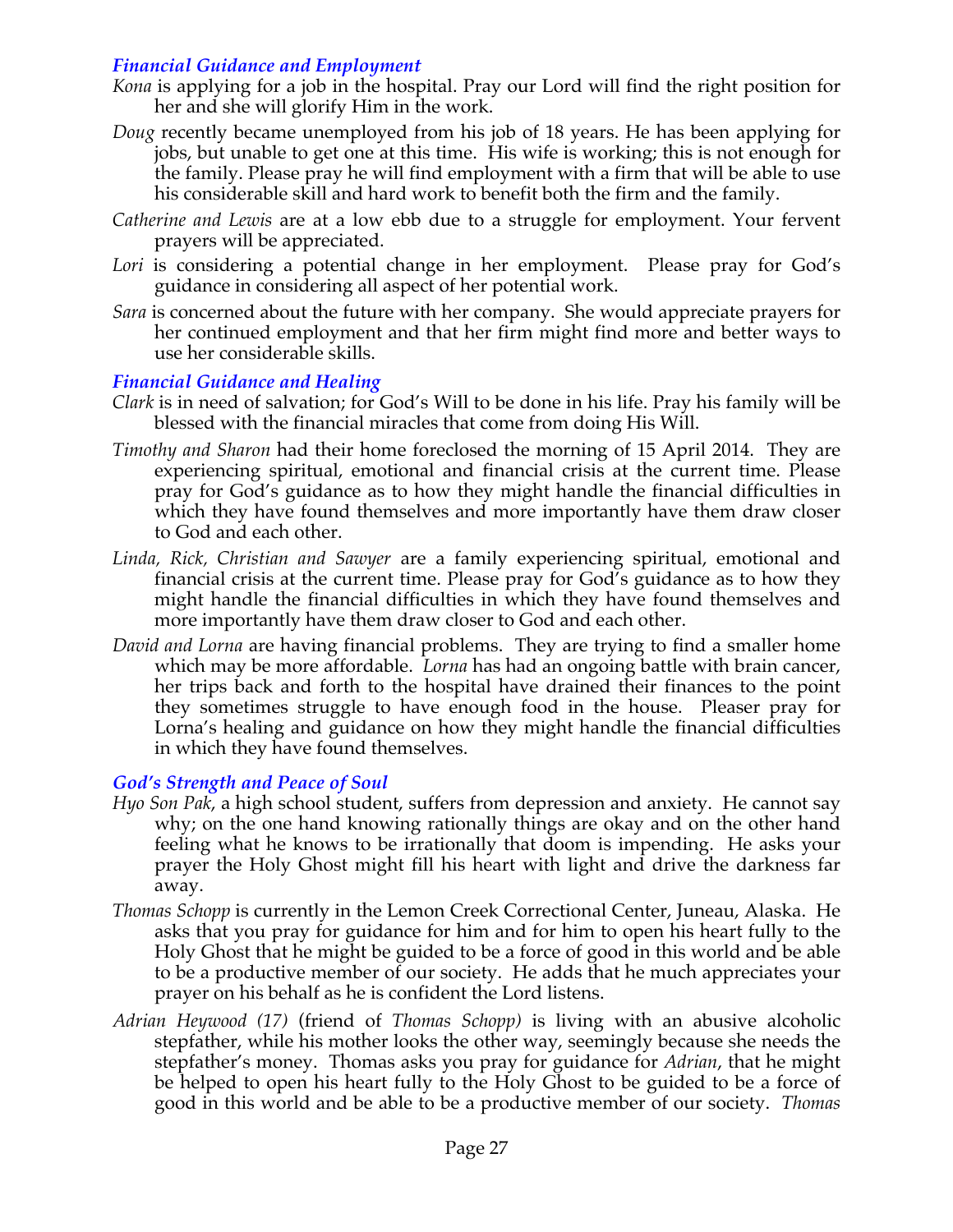adds he much appreciates your prayer on Adrian's behalf as he is confident the Lord listens.

- *Krysti* has issues stemming from habitual drug abuse. Pray she will take help from God through Christians trying to lead her to our Lord.
- *Charlie McCormack* is really feeling down again. He cannot say why; on the one hand knowing rationally things are pretty darn good and on the other hand feeling what he knows to be irrationally that doom is impending. He asks your prayer the Holy Ghost might fill his heart with light and drive the darkness far away.

# *Guidance*

- *Zachary* is having huge problems growing up. He has let the wrong people guide his life and thinks he is the smartest person in the world. He cannot or will not see the destructive power of drugs and lies in his life. Pray his parents Lee and Shamu will come to see what course of action that they can take to help Zachary and safeguard his brother and sister. Please pray for God's guidance for all of them and in particular for Zachary to open his heart to God and his parents help.
- *Judy* seemingly does not want to allow the Holy Ghost into her heart so she might come to know our Lord and Savior, despite the efforts of her family. Please pray for her to open her heat and for her family to be at peace with their efforts.
- *Barbara* has been recovering from cancer for the last three years. Pray for her husband Bill who has come down with a mental illness that may have been caused by much stress the last few years. Barbara and Bill will appreciate your prayers.
- *Larry* is very weak and has periods of confusion and depression. Larry has been in the hospital and recently moved to a rehab. Please keep him in prayer as he begins to gain strength in the days ahead.
- *Thomas* recently learned as the result of a parole violation he will not be allowed to return to society for the remainder of his life. He is despairing and fearful of his inability to cope with this new news and God's plan for his life. Please pray he will be able to work with God to live with the choices he has made and go forward.
- *Cam* has gotten into some of the issues being with the wrong crowds, too much dinking and making the wrong decisions. Pray he will ask God to send the Holy Ghost in to straighten things out and he will listen when He speaks to him.
- *Paul* recently had his large toe amputated due to diabetes and is having a difficult recovery filled with fear about dying. He recently accepted Jesus as his savior and his family Rosie and Brenda are very grateful. Pray for strength for both Rosie and Brenda who are staying by his side through it all encouraging him on.
- *Steve* is addicted to alcohol, pain pills and gambling. Pray for wisdom, courage and strength to stick with treatment and follow God's plan for his life.
- *Eli* has some mental issues and has lost his way. He has yet to come to grips with the demons chasing him. Pray he will return to the Lord and his family. Eli's brother *Carl* has gotten little to no support from the family, he being the one to get Eli into treatment. Daughter Katie seems to be the least helpful. Pray they will ask God to send the Holy Ghost in to straighten things out and they will listen when He speaks to them. The family has been open to the Prince of Darkness and needs help.

*Michael and his Family* ask your prayers for wisdom as they are under trial and affliction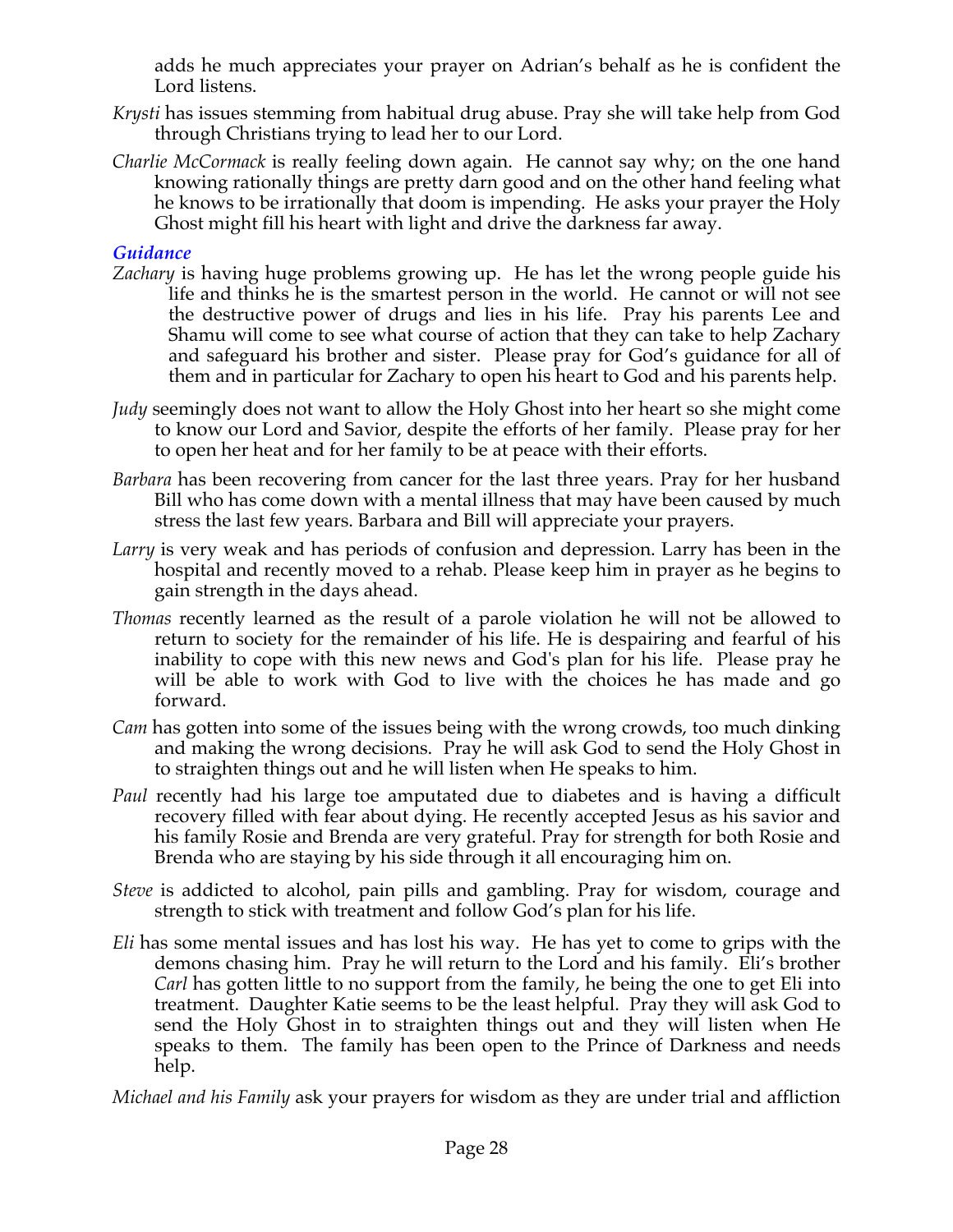to follow the law of the land and yet honor God in so doing.

- *Flora* is in remission with cancer, but has high blood pressure and fatigue. Flora's Mother recently died and this has caused added stress. Please pray that she will be able to let God carry her worry and sorrow so she can do the things she needs to do.
- *Elizabeth* needs your prayers for her general well being. Pray she might see the Light of the Lord and let Him guide her life.
- *Gunner* need your prayers for his general well being. Pray he might see the Light of the Lord and let Him guide his life.
- *Eli* has lost his way both spiritually and mentally, please pray for him and his parents Ed and Barb, who are having great struggles seeing their son, go through these afflictions having brought up in a Christian home. Please pray his parents can find a way to help Eli.
- *Mitten* has a Christian talking to him about ChriMitten does not believe and does not seem to care. Please pray Mitten will see the light.
- *Kristen, Rickey and their two children* ask you to pray for grace, wisdom and understanding as they attempt to cope with infidelity, separation and possibly divorce as a result of backsliding from the Lord into the World.
- *Helene and her family* ask your prayers for them as they deal with the loss of Alan, husband and father.
- *Stephanie* seems to be very deeply into post partum depression after her baby was born prematurely. Please pray for her Mother in Law who is going a great distance to help Stephanie and her new Grandson. Pray that Stephanie will be able to direct her attention outward, rather than inward.
- *Caitlin* is in the grip of the Prince of Darkness; she thinks there is escape from reality in drugs. The saddest part is that reality is not as she sees it. Her family is despairing as they can do nothing to help her and ask that you pray for the Holy Ghost to enter into heart and show her the need for change before it is too late.
- *Nathaniel* is in spiritual turmoil. His family and friends will appreciate it if you will keep him in your prayers for him to find the root of his trouble and accept God's help.
- *Sam* and her *two children* have been living in a shelter and are to lose their place there. Please pray a place will be found they can stay in and recover.
- *Norrie* is facing daily exams in the weeks ahead. Pray for calmness and concentration and to do the best possible.
- *Jonathan* is addicted to drugs. He is now in jail awaiting trial. His parents and friends will appreciate it if you will keep him in your prayers for him to find the root of his trouble and accept God's help to heal addiction.
- *Beth* is suffering from ungodly treatment in her marriage. Please pray God will guide her in her behavior, actions and thoughts that she might be able to lead her husband to God so her marriage might prosper to the benefit of them.
- *Jeanette* has had many members of her family die from diabetes and several are near death now. Jeanette does not know the Lord and is despondent and perplexed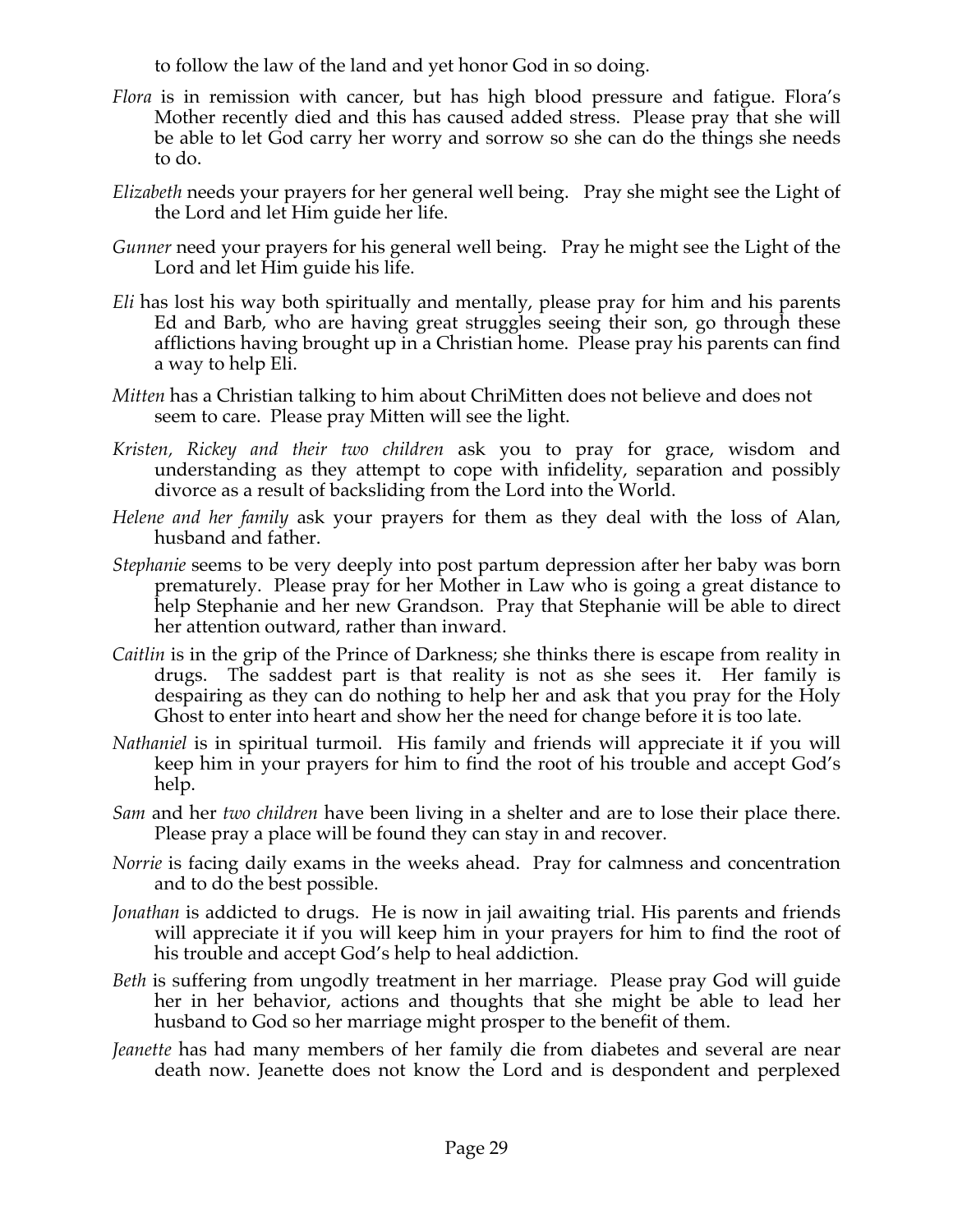about her family and herself. Please pray she can open her heart to allow the Holy Ghost in to bring her knowledge and understanding.

*Sara* asks that you pray for guidance for her as she deals with the stresses of her family and life. Pray that she can separate those things which she can affect from those things which she cannot and give her grace to accept that she cannot do everything and can only change those things within her control. She asks for God's help for her business so that she might remain gainfully employed while keeping up with the needs of her mother and husband and healing her own problems.

*Jacquie* to open her heart to God and accept His Love and Grace.

# *School Challenges*

Destiny, Blake and Janet

# *Anglican Orthodox Church*

# *Worldwide*

*Anglican Orthodox Church Worldwide* are meeting for their Biennial Convention in Statesville, North Carolina. Please pray God will be with them as they make decisions.

# *Solomon Islands*

*Anglican Orthodox Church in the Solomon Islands* are meeting for their Biennial Convention. Please pray God will be with them as they make decisions.

# *Fiji*

Please pray for the people in the *Fiji Islands* that have had floods for several days and Cyclones are expected. Pray for *Rev. Jack Andrew and all members of the Anglican Orthodox Church* throughout the Islands.

### *Indonesia*

Please pray for the Lord's will regarding the establishment of an AOC church in Indonesia.

# *Kenya*

The Anglican Orthodox Church is making plans for establishment of a presence in *Kissi, Kenya.* There are six parishes, a total of 161 members, 68 adults, 93 children with two ministers. Please pray for the church there and guidance for the people involved.

# *Macedonia*

There is massive flooding in the capital of Skokie dues to torrential rains; many have perished. Three and a half inches of rain fell during the storm and the water level was five feet in some of the areas, Homes remain flooded and without electricity, and some are collapsed. Your prayers we be appreciated.

# *Pakistan*

*General and Ongoing -* The forces of evil are strong in Pakistan. The force of God stronger. Pray for our Christian family there.

*Ernest Jacob* Presiding Bishop Pakistan

*Christian Community of Warsak, Pakistan* and for the family of *Sammuel Sardear* who was martyred in an Islamic bombing of the compound there. Pray for people to recognize islam is of the Prince of this World and to understand that evil anywhere is evil everywhere. Pray for comfort strength and adaptation for Sammuel's family.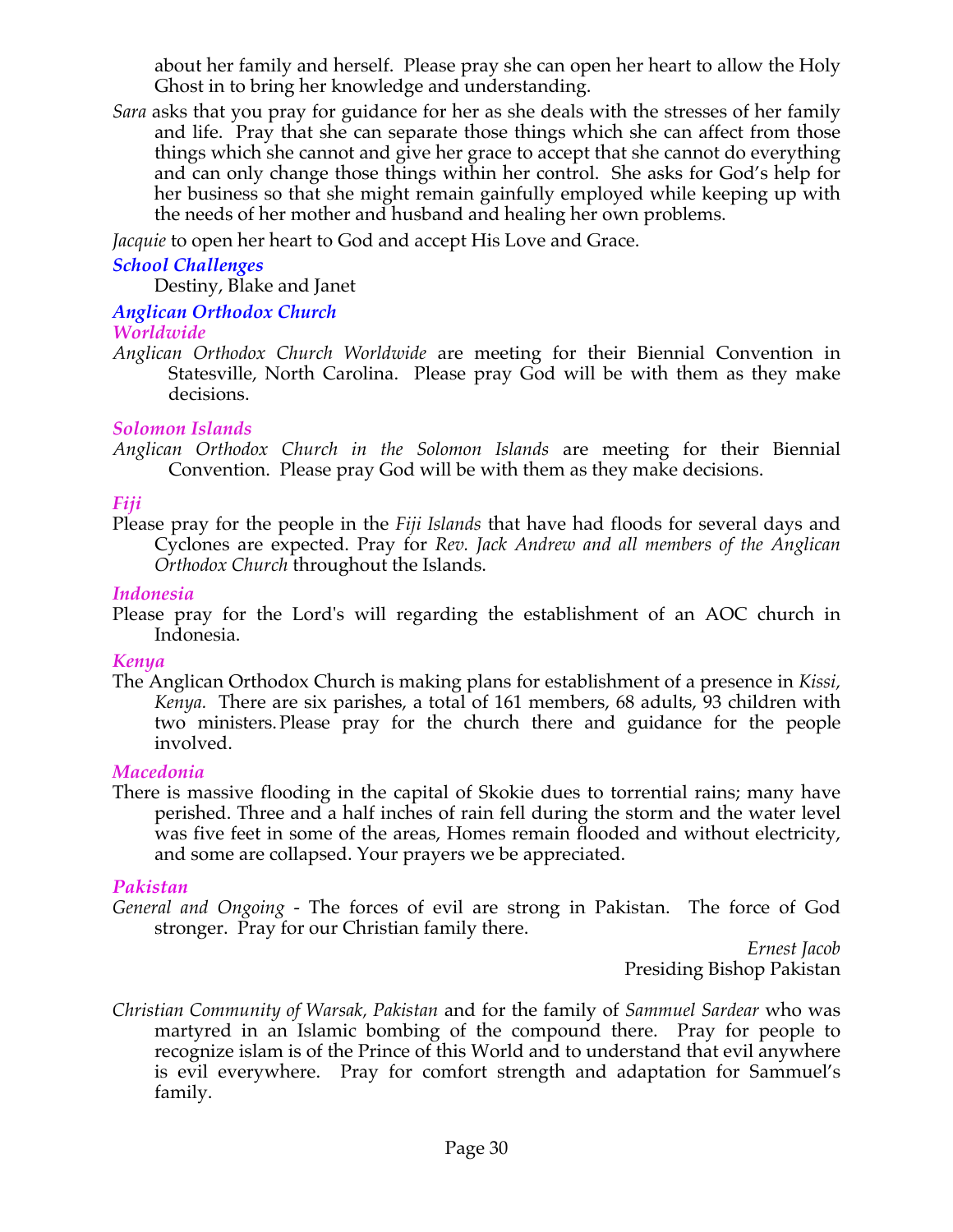### *Congo*

Jimmy is a missionary in the Congo. There has been violent unrest in this country and also a water shortage. Please pray people will find water to drink and Jimmy will be a means of helping others to find the Lord.

#### *Serbia*

Bishop Igor Djurcik asks us to pray for his students in Serbia. He has excellent young people in Belgrade who are having services and classes on the Bible.

#### *Philippines*

Please pray a *Minister* will be found who would like to serve in Tabuk, in the Philippine Islands. The Anglican Orthodox Church has an established Church there and in the surrounding areas and need a Shepherd to lead the flock*.*

#### *Diocese of the Epiphany*

*Saint Paul's, Moberly, Missouri* would like your prayers that the Holy Ghost might enter more fully into their hearts so that they might be more effective in spreading the Word of God.

#### *Diocese of Virginia*

*Saint Joseph of Arimathea Anglican Orthodox Church* is under a lot of stress. We all are, but they need even more prayer. Rev Roger Jessup, their wonderful minister, had to retire as he was so pressed by the duties of a primary care giver, in addition to all the worries of this world. Pray for trust in God for each member of the parish and for them to find economic relief.

#### *Armed Forces & Contractors*

Dustin (USAF - Stateside), Kristyna and Luis Aviles (Army – Fort Lewis, Washington), Airman Donny Patton (USAF - Hulbert Field, Florida), Jordan Brown (USMC – Recruiter – Iowa City, Iowa), Trevor Jennings (USAF - KC-10 Boom Operator – New Jersey), Trevor Di Marco (USN – Whidbey Island, EF-18 Pilot), Kurt Thomas (USN – Virginia), Ethan (US Army Airborne – Southwest Asia)

#### *For Our Country*

Our country has lost its way. Over half the people that vote, voted for a government that promises them things it cannot deliver in return for their souls which it can, will and does take. Our foreign policy backs the rise of Islam, we turn our backs on those who would follow God and arm those who murder them. Pray God will raise up a leader from among the people who can turn the country's course 180° and attempt to come back to God. Pray the people will recognize that they are headed down a smooth wide road into the pit, a road that will get smoother and smoother, steeper and steeper until the only possible way is down. Down, into the depths of the pit. Pray people will recognize there is:

 One True and Triune God who is goodness in and of Himself All religions are not equal All ways of life are not equal; The Bible holds the Key to Life; All rights come from God, not the State;

Good;

Bad;

Evil;

Right;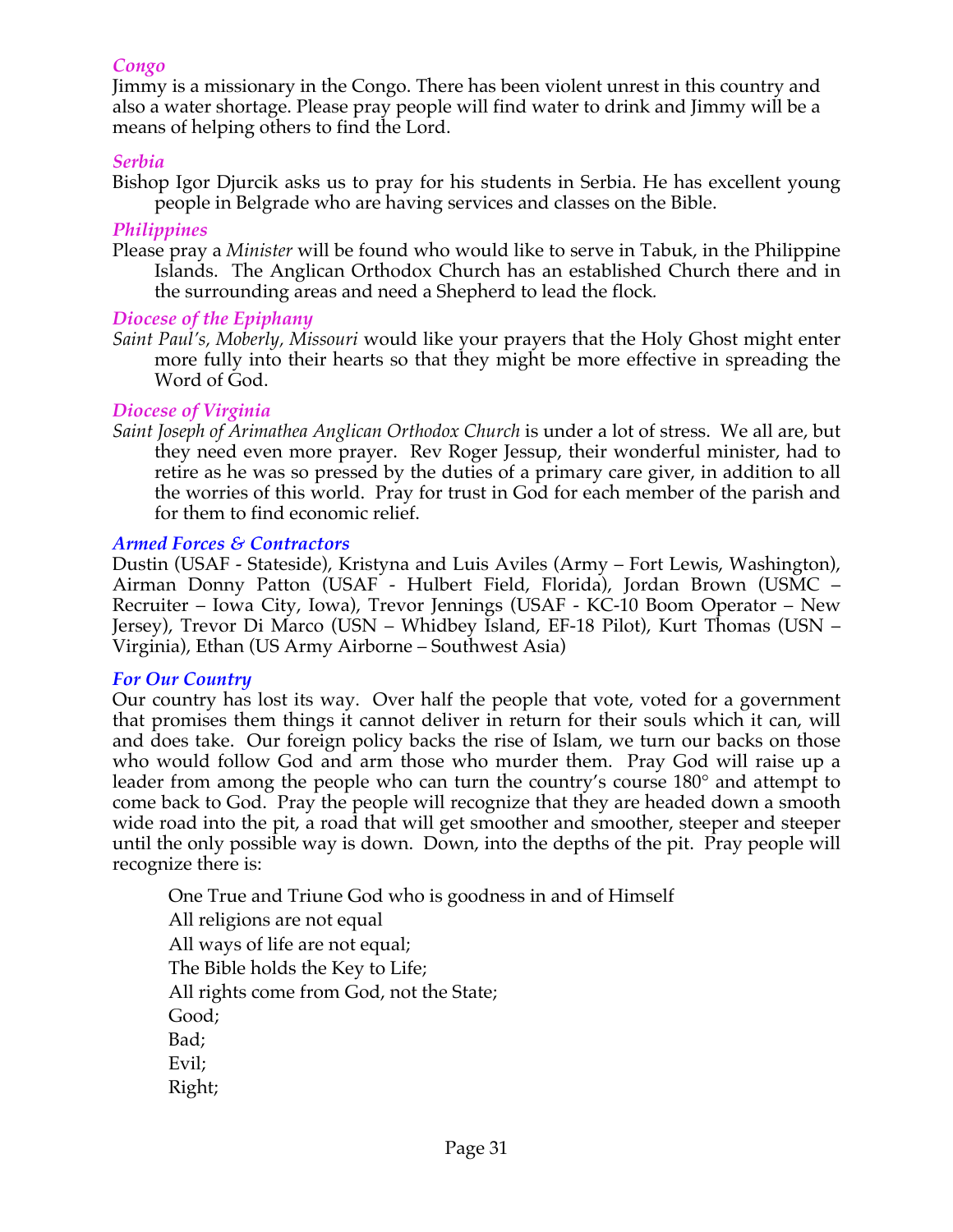Wrong; Allah is the Devil;

Abortion is no more than sacrifice of children to Baal.

Pray this recognition will not come too late. Pray we will, each of us, do our duty to God, Country and Family, putting His Honor above all.

### *Persecuted*

- The Islamist group (ISIS) took over Quaragosh, the biggest Christian city in Iraq; 164 men, women and children were beheaded. People ask where is God? The real question is where are the people to enforce God's will? Pray the people of the world will see Allah for who he is, the Devil. Pray for those who remain behind that they might find a way to safety.
- Around the world, Christians are under attack, not only in the Muslim world, but from Hindus and others in India. Also, they are under continual attack in the name of Separation of Church and State in the western world, as it becomes actively atheist or pro-devil buddy. Please pray for God's guidance and protection for all persecuted Christians and those around them.

#### *Education*

- *Aaron* is in need of God's guidance to see what he needs to do to fulfill his potential and live his life in a manner which will bring true happiness to him.
- *Thomas Dabney* is attending Delta State University in Cleveland, Mississippi, to finish his Bachelor's Degree. Please pray for Thomas to focus on education and do his very best at school.

### *Thanksgiving*

*Alejandra Jasso* (Ines Witherspoon's mom and Doug Witherspoon's mother in law) had a kidney transplant; the surgery was a success and the kidney is working, please give thanks for that. She has continued healing and not rejected the transplant, please give thanks for that also. Everyone continues to pray and hope for the kidney to stay accepted, please pray for that also.

# *The near future, as well as Next Sunday*

24 December 2016 – Christmas Eve – Evening Prayer - Service start time 1800 (6:00 pm); welcome or gathering songs before the service at 1745 (5:45 pm); **Time 1800 (6:00 pm); Location – 10603 Burrell Way, Descanso, CA**

25 December 2016 – Christmas Day – Morning Prayer - Service start time 1000 (10:00 am); welcome or gathering songs before the service at 0945 (9:45 am); **Time 1000 (10:00 am); Location – 10603 Burrell Way, Descanso, CA**

26 December 2016 – Saint Stephen – Morning Prayer - Service start time 1000 (10:00 am); welcome or gathering songs before the service at 0945 (9:45 am); **Time 1000 (10:00 am); Location – 10603 Burrell Way, Descanso, CA**

27 December 2016 – Saint John – Morning Prayer - Service start time 1000 (10:00 am); welcome or gathering songs before the service at 0945 (9:45 am); **Time 1000 (10:00 am); Location – 10603 Burrell Way, Descanso, CA**

28 December 2016 – Holy Innocents – Morning Prayer - Service start time 1000 (10:00 am); welcome or gathering songs before the service at 0945 (9:45 am); **Time 1000 (10:00 am); Location – 10603 Burrell Way, Descanso, CA**